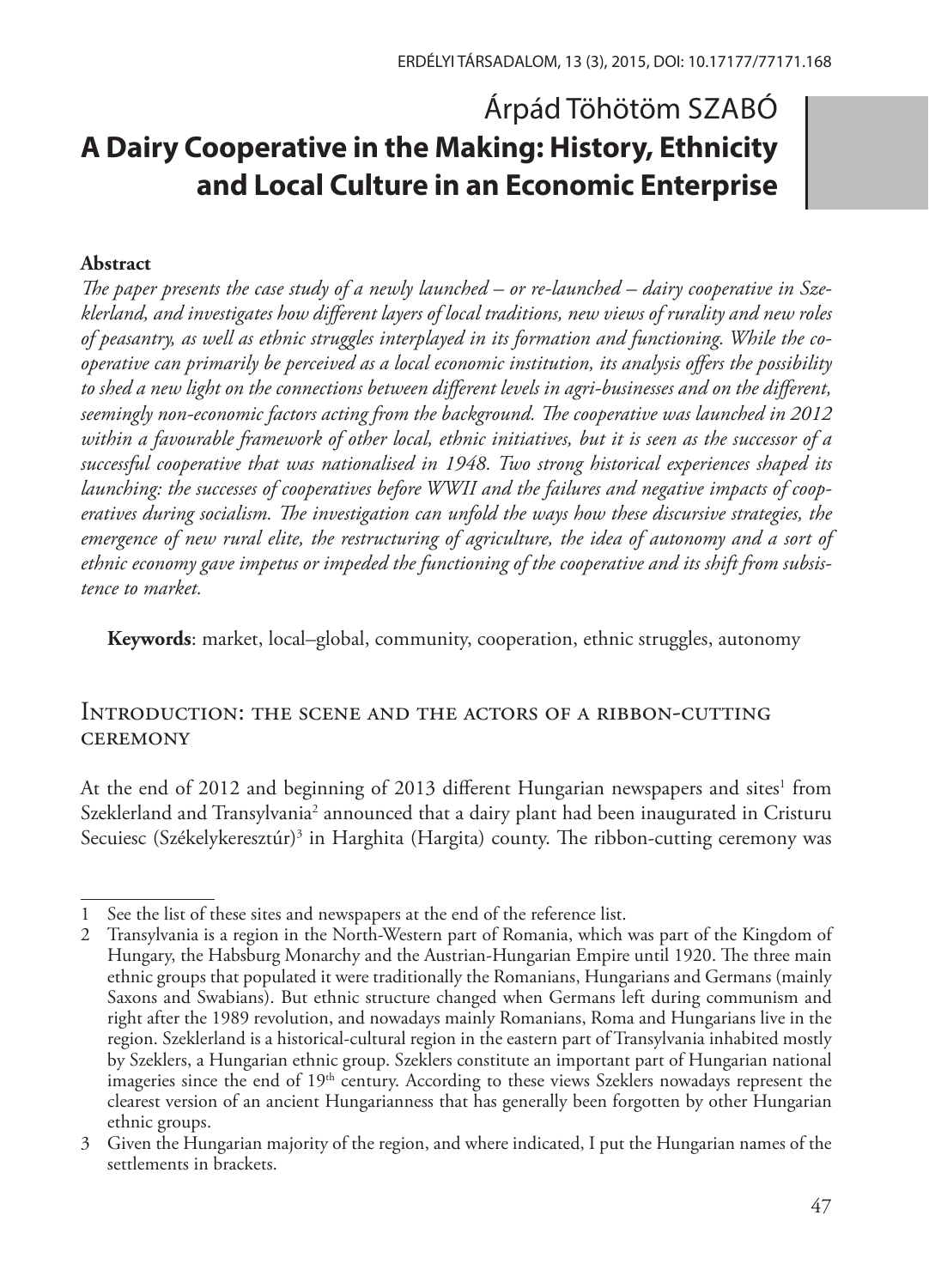held in December 2012 in the presence of the president of the county council, representatives of the Hungarian state, local authorities, representatives of local councils and other officials. The ribbon, which strongly reminded of the newly invented Szekler flag $^4$  was cut by the most important notabilities present at the ceremony; a girl in Szekler folk costume completed the view. The dairy plant, though indisputably of major importance for the region that is still weak in industrial activities, was not such a major investment implying considerable amounts and many new jobs that would justify all this ritualised behaviour and ethnic symbolism. One might ask, thus, for what reasons did local stakeholders organise this ceremonial event using elements from the arsenal of ethnic struggles, ensure a relatively large media coverage and speak about the dairy plant in celebratory notes?

The main reason was that the dairy plant was not simply a private or company-owned investment. It was launched as part of a dairy cooperative that had recently been organised in the region. The second reason was that locals and stakeholders alike viewed the cooperative and the dairy plant as the successor of the cooperative and dairy plant that functioned up until 1948. The third reason was the favourable framework within which political and economic factors intertwined: on the one hand the launch of the dairy plant is grounded in the regional and ethnic struggles for a sort of political autonomy of Szeklerland (Biró 2002), on the other hand these struggles are completed with different economic initiatives that aim at creating a new framework for locally produced and consumed goods, mainly food (Borsos 2013).

Consequently, news about this inauguration, especially from an (economic) anthropological point of view, is more than simply a piece of forgettable news that we come across day by day. Moreover, a thorough anthropological examination could reveal other aspects that in some way influenced the establishment of the cooperative and of the dairy plant. The present paper examines the reasons and aspects that constituted the general framework of this enterprise, and analyses this complex phenomenon from anthropological perspectives using on the one hand the scholarly literature on cooperatives (mainly in Hungarian contexts), on the other hand, and more generally, the results of economic anthropology and rural studies. From these perspectives this cooperative, while it is clearly an answer to the challenges of the global capitalist market – as it was at its emergence in the early  $19<sup>th</sup>$  century –, it encompasses many other, multiple layers, thus in a sense it is a repository of rural and regional transformations in the light of global challenges. Its analysis offers the possibility to point out the ways the rural has been reconfigured in the context of the ideologies of new rurality, which in this case are topped up by certain deeply grounded ethnic elements, increasingly used in different spheres of Hungarian public discourses. The cooperative is a relevant phenomenon concerning the struggles of rural people to find their place in the global economy, it is about the ethnic processes and the activities of ethnic entrepreneurs in  $21^{st}$  century Romania and about the notion of community, ideologies and rival versions of different concepts related to the (imagined) Szekler community and (reinvented) Szekler countryside.

<sup>4</sup> For an anthropological analysis of the invention and usage of the Szekler flag see Patakfalvi 2015.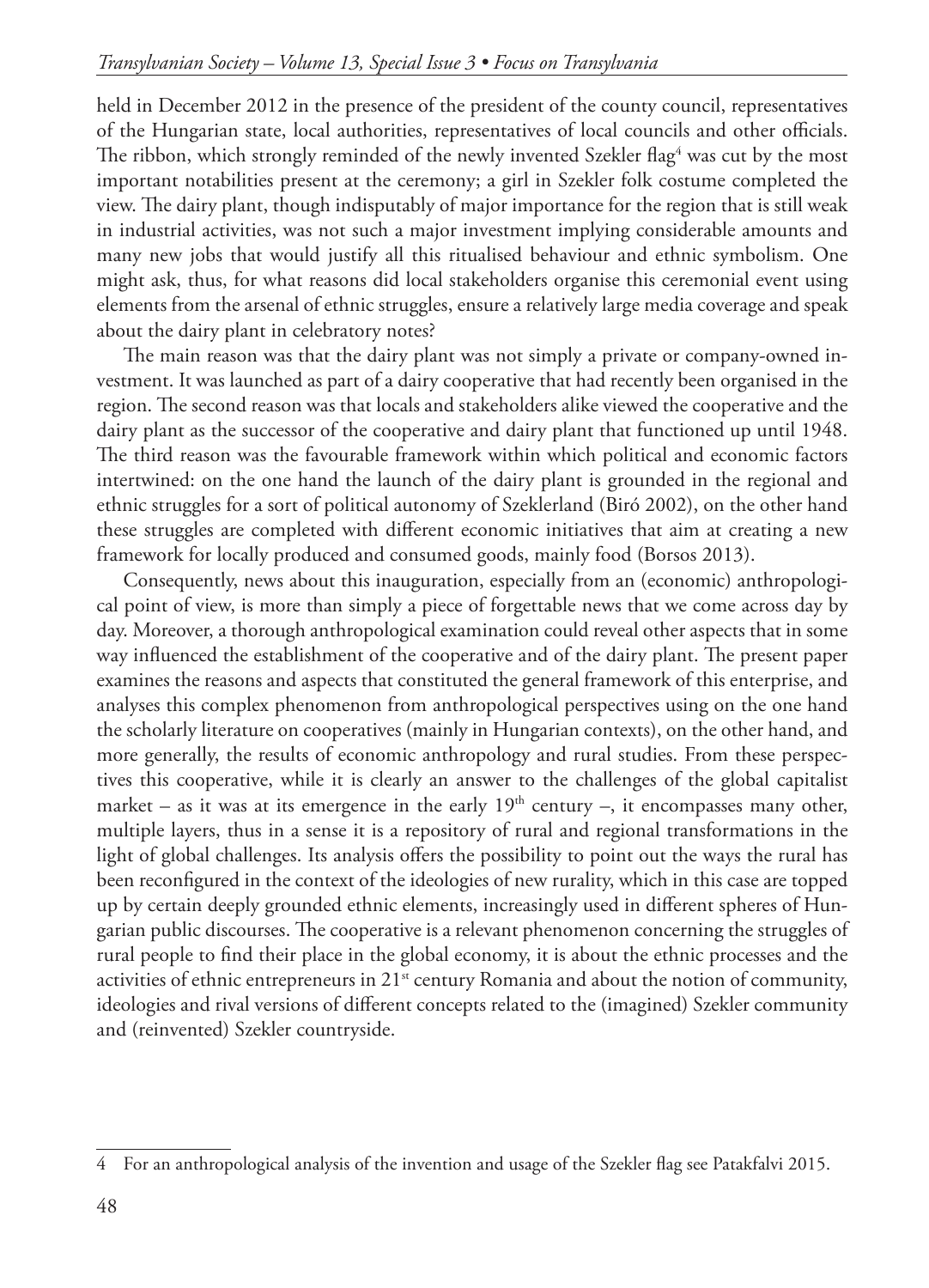#### *Fieldwork and ethnographic data*

In the last years I carried out fieldwork in the region where the cooperative was organised on the topics of inter-ethnic relationships (there are Hungarians and Hungarian speaking Roma in the region), traditional farming, and mainly the different forms of cooperation focusing on a specific form of cooperative work, the *kaláka*. This traditional form of cooperation is deeply rooted in the local economic, social and cultural life. It is linked to land use, labour use, ownership, but also to local environmental conditions. At the level of social life it is linked to kinship systems, neighbourhood relations, a local network of mutuality, while it is embedded in moral views as well. From an ideological point of view the *kaláka* went through an ethnic/ national canonization becoming the symbol of the Hungarian villages/rural communities in Romania/Transylvania (Szabó 2014a). That is why it was somehow natural for me to continue my research on traditional farming and cooperation with the investigation of this present-day cooperative, as like other forms of cooperation, it is economically, socially and culturally embedded too in local circumstances. The actors of these new (communal) enterprises, willy-nilly, use elements of the same argumentation that can be found in the discourses around cooperative labour. They speak about traditions that facilitate cooperation, about moral views behind it and the willingness of villagers to help each other.

Finally, I have to make three important comments. Firstly, besides the results of the current research I rely heavily on the findings of my previous investigations. Secondly, since the new enterprises had a relatively large media coverage, I used extensively the media, especially the internet sources for analysing the different aspects of the cooperative. Thirdly, the most important comment, perhaps: the cooperative and the dairy plant are relatively young, despite their imagined long history. Since its launching in 2012 the dairy plant went through a crisis management and a sort of reshaping. In a sense, both the cooperative and the dairy plant are still in making. I conducted the first interviews at the beginning of the 2014, and continued the fieldwork in the summer of the same year. Consequently, neither the fieldwork, nor generally the research is closed. This paper, thus, offers rather perspectives for the analysis of ethnically embedded rural economic practices than final statements about agricultural cooperatives.

#### Agriculture and dairy production – a short description

The region where the cooperative is, the western part of Harghita county is characterised by the prevalence of rural settlements and therefore the dominance of agricultural activities. Urban settlements, except the era of socialism, could not offer real job opportunities for people living in rural regions, and that is a reason why small-scale agriculture has been preserved by the date. While there are differences between the different smaller districts in the range of the cooperative, it is generally true that they were launched in foothill areas with relatively low soil quality where the narrow valleys, the steep hillsides and gorges, and the closeness of the forests make crop cultivation difficult. Such climatic and environmental conditions limit somehow the range of agricultural activities: the cultivation of cereals or other cultures (e.g. cash-crop vegetables) is relatively difficult either due to the low soil quality, the abundant rainfall, long lasting winters or because wild animals would many times simply spoil the crop. That is why the re-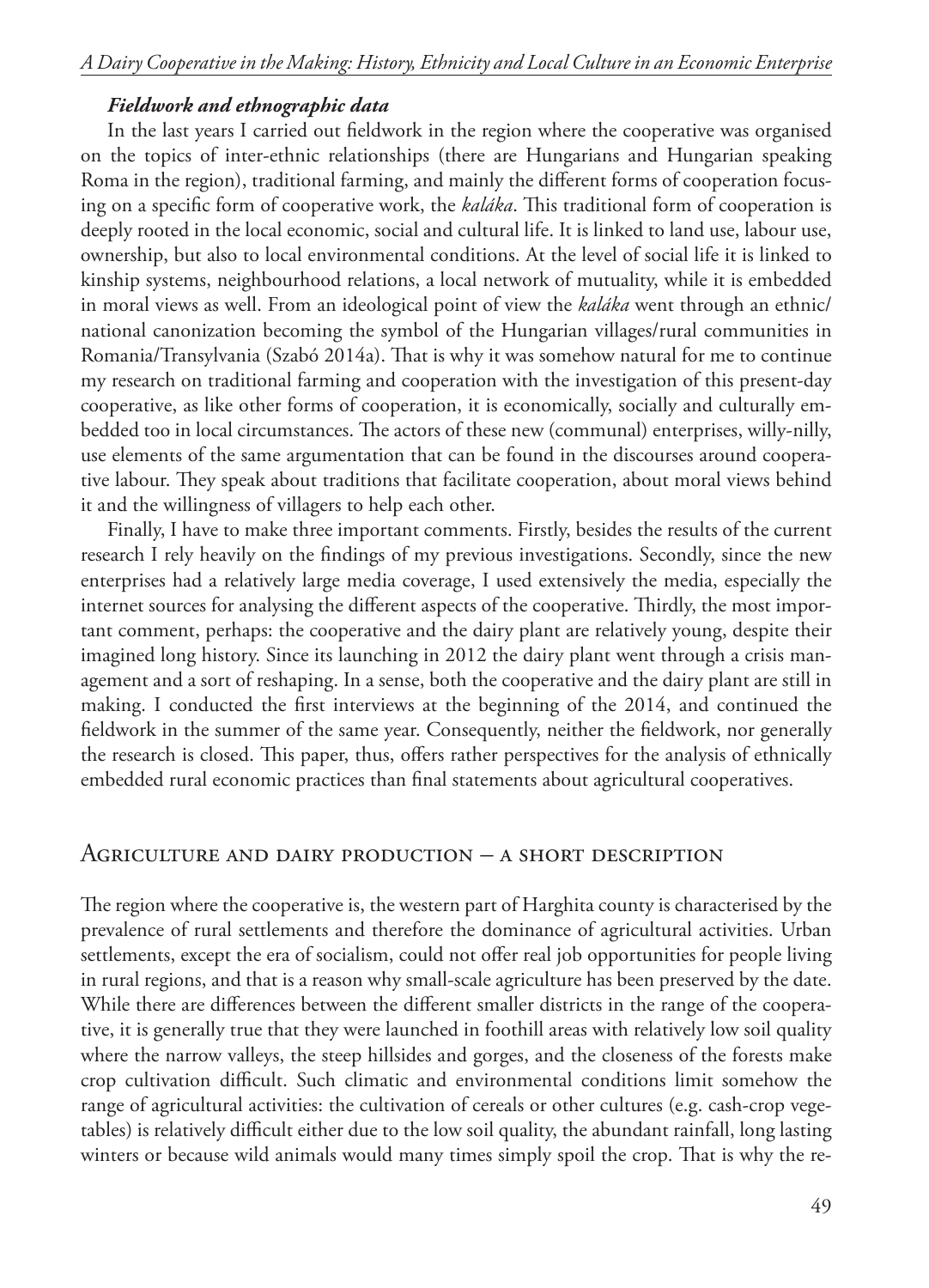gion is much more conducive for animal husbandry (Benedek 2003: 173, 186–187). The other rediscovered crops are fruits (Pakot 2011), since traditionally several villages in the western part of Harghita county developed relatively intensive fruit production (Kozma 2010: 205–206).

During my fieldwork I focused on Şimoneşti (Siménfalva), a medium size village and the surrounding settlements, which are relatively close to the dairy plant. In the villages where I carried out fieldwork, beside some cultivation and fruit production, locals were traditionally oriented towards animal husbandry and, for instance, wealthier families kept a large number of cows before collectivization, when the oxen were the markers of wealth and competence in agrarian activities. A quick look at the historical data from the end of the 19<sup>th</sup> century would already confirm that smallholdings prevailed in the villages, but also that animal husbandry was of major importance (MKOMS 1897, Rubinek 1911). It is not incidental from this point of view either that the movement for cooperatives found here a fertile ground<sup>5</sup> and that one of the first dairy cooperatives had been founded in the region.6 All these historical backgrounds are important for the present-day cooperative, because they offer an argument when arguing for or against cooperative actions.

The collectivization and the socialist modernization shifted these traditional orientations, and after re-privatisation, while locals still continued to follow the new patterns introduced during collectivization, the need for a better agricultural strategy became more and more conspicuous. After the collapse of collective farms in the early 1990s and the gradual withdrawal of state subsidies, the local agriculture had its ups and downs: the enthusiasm of the smallholders lasted roughly to the mid 1990s, then agriculture entered a long lasting decline followed by overall changes in the country's economy and by local economic restructuration, demographic changes, abandonment of agricultural land and increasing out-migration. However, the dairy production seemed to be a good solution for those who lost their jobs or earned below the national average: until the regulations brought by EU integration 4-5 cows could ensure a decent living standard for a family of four (Benedek 2003: 187). In this context two alternatives emerged: fruit production<sup>7</sup> and the farming, since locals considered that these two sectors suited the local conditions best. Beside this, they, that is mainly the intellectuals, constantly kept the need for cooperation on the agenda. However, it was clear for them that, despite the fact that many locals still had sweet memories of the successes of the cooperatives in the interwar period, due to the experiences of socialism they would be reluctant to join some sort of cooperative organisation.

<sup>5</sup> There is no room here to go into details, but one must not neglect the role of Protestantism and the activity of Protestant (mainly: Unitarian) pastors.

<sup>6</sup> The first rural reading clubs (Hungarian: olvasókör) that aimed at facilitating education in agriculture were also founded in these villages (Dávid 2000: 356).

<sup>7</sup> In one of the villages the socialist modernizers implemented a development programme turning the nationalized lands into a large state farm for fruit production. The fruit trees, however, were not local varieties, and after re-privatisation the majority of the locals abandoned the orchards turning them mostly into pastures.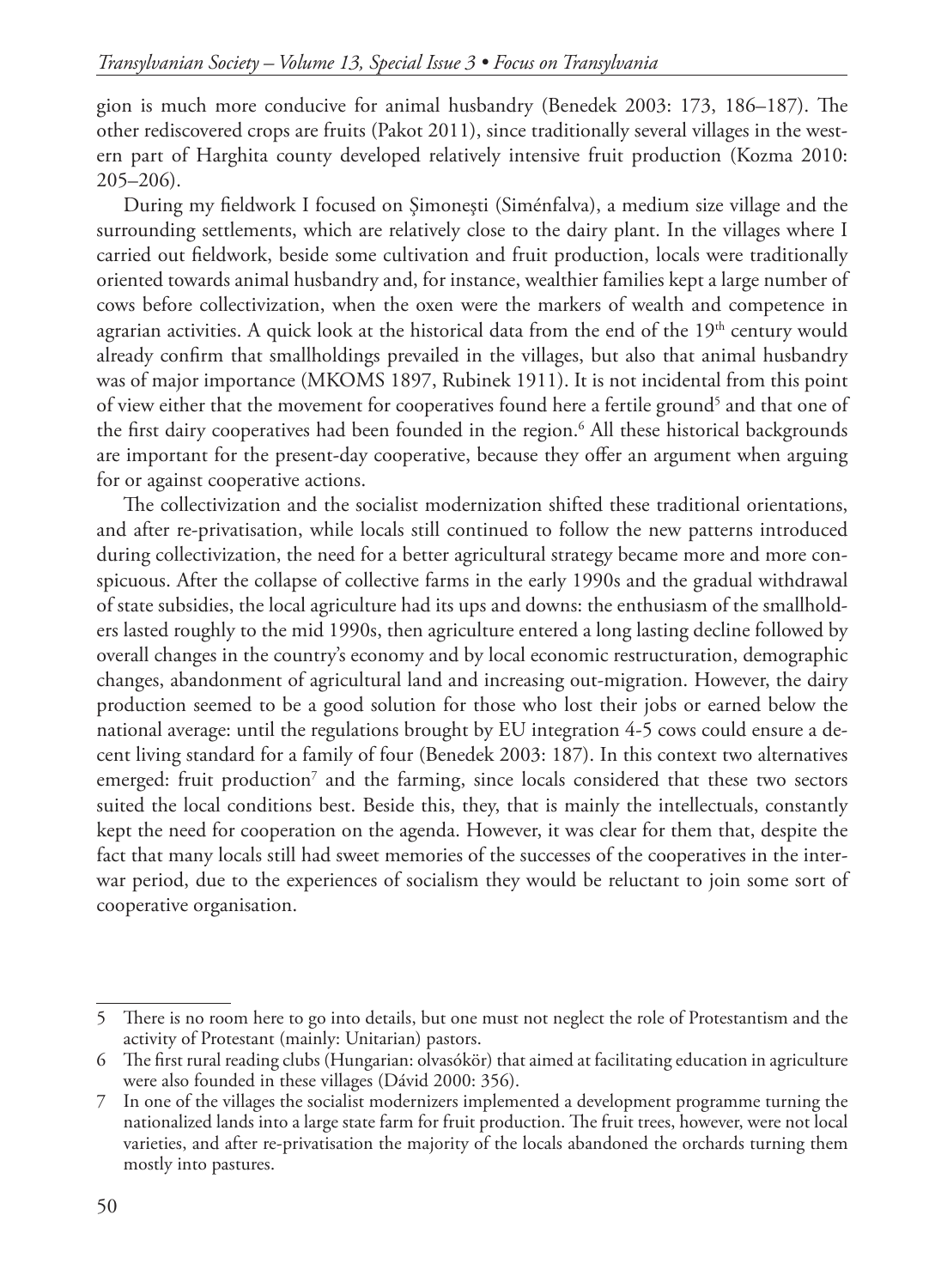The transformations in agriculture and agricultural policies, however, made them revise their convictions, and practical pressures like the bankruptcy of the dairy plant in Cristuru Secuiesc, the concomitant dominance of a company-owned dairy plant that abused of its monopoly and the new favourable circumstances resulted in its organization and launching. These new circumstances included: the ideas of the new rurality,<sup>8</sup> the reinforcement of the idea of cooperation,<sup>9</sup> the positive examples of other successful networks, for instance, in fruit production and the willingness of the local authorities to support the cooperative.

#### *The cooperative and the dairy plant*

The present-day cooperative was founded in 2011 when the former dairy plant in Cristuru Secuiesc was closed and the local dairy producers were somehow forced to find solutions if they wanted to avoid the monopolization of the local dairy market by a company-owned dairy plant. Currently the cooperative has around 500 members in roughly 5-6 regions and subregions. What made this case special and unique<sup>10</sup> was that the members did not only join a cooperative in order to have better positions on the market, but they bought a former dairy plant, which originally, in the inter-war period, belonged to a cooperative that was very successful in that time. The dairy plant was nationalised in 1948, functioned as a regional branch of the county dairy factory. After the privatisation a foreign entrepreneur bought it, closed it after a short while, and intended to sell it. This was the point when the local authorities and local organisations in the field of rural development got mobilised and announced this unique opportunity to local leaders and people. Villagers and members of different organisations started a pro-cooperative campaign among the farmers and finally founded the new enterprise. The members who decided to join were obliged to buy at least three shares of 800 lei, but there were cases when a single member bought 40 shares in total. But this was not enough to buy the buildings and start the business: the Harghita County Council was one of the financial supporters, the other one was the Hungarian Ministry of Rural Development, and the money that was still lacking was loaned by a commercial bank.

# Conquering history, struggling for the present: narratives about the cooperatives

"The social world is accumulated history" (Bourdieu 1986) and history, as we all know, is not simply the repository of successive past neutral events (Giordano–Kostova 2002: 77). History

 <sup>8</sup> Few elements of this new rurality: the shift from production to consumption, the role of the local small producers, the connection of the countryside with tourism and with the preservation of the traditional landscape (see Szabó 2013).

 <sup>9</sup> The idea of cooperation is supported by the Hungarian intellectuals from Transylvania. See later in this article and Szabó 2014a: 29.

<sup>10</sup> There are a few other cases in Romania of dairy cooperatives. But this is the only case when the cooperative not only pools the milk to have a better price for it, but also owns a dairy plant, processes the milk and has its own products.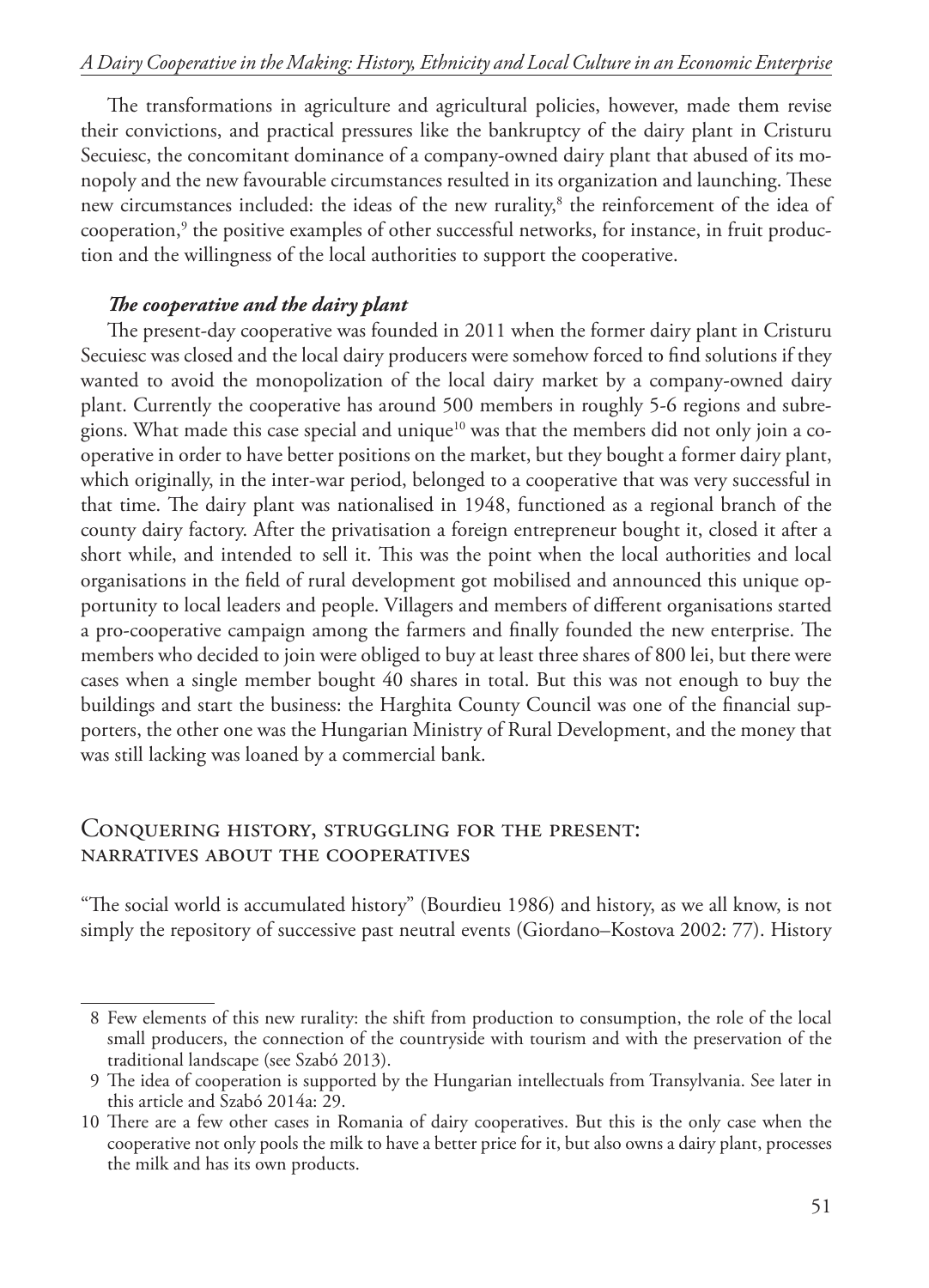is used and abused on different levels from the nation-state to local competing elite groups in different settings, and every interest group tries to make use of different past events (Boia 2001, Hofer 1991). This is especially true for totalitarian and post-totalitarian regimes, hence it is true for socialist and post-socialist Romania. One can identify in this context two distinct strategies in making sense of the history. The first one is the 'annihilation of the past' (Giordano and Kostova 2002: 78), characteristic mainly of socialist regimes that intended to erase anything that was not in line with their grandiose modernist, futuristic projects. The second one is the 'reversibility of events' (ibid.), characteristic mainly of post-socialist strategies that aimed at reconnecting the present with the times before socialism as if socialism had never happened. In a sense this dynamics of ruptures and continuities is a major constituent in the historical grounding of the cooperative, too.

In the framework of these dynamics and of the reversibility of events the present-day cooperative pretends to be the direct or indirect successor of all those attempts that aimed at ameliorating the peasants' condition in the 19<sup>th</sup> century and providing the necessary means for being present on the market. Cooperatives are generally regarded in European history as attempts to fight against the disadvantages of the newly emerging markets (Ploeg 2008: 182) that started to dominate every level of life and to overwhelm vulnerable groups like workers and peasants. In Hungarian history cooperatives emerged roughly at the end of the 19<sup>th</sup> century and soon became the subject of class struggles and ideological battles between the different actors of the political life (Gyimesi 1965). However, in spite of these struggles, some forms of the cooperatives turned into very successful businesses with broad social and cultural impact. I refer here to two of these cooperatives that marked the locals' experiences to an extent that the memories of these experiences are still present in nowadays debates concerning the cooperation.

The largest and the most successful, the Hangya Fogyasztási Szövetkezet [Ant Consumption Cooperative], in today's popular discourse most commonly referred to as Hangya, had at its peak several thousand members in the whole country (Gyimesi 1965) and within it, in Transylvania (Hunyadi 2007), which was still part of Hungary at that time. Following the Treaty of Trianon in 1920 the Hangya had been reorganised but it remained a successful story for Hungarians in Transylvania (Hunyadi 2007), thus for the villagers of the studied region as well. It is worth mentioning in a short note that these traditional forms of cooperatives had already intersected with ethnic groups: Transylvanian Romanians, Saxons and Hungarians had their own, ethnically organised networks of cooperation (Hunyadi 2006). The Hangya is, thus, one of the positive historical references for the new discourse around cooperation.

The other positive historical reference is the dairy cooperative that worked in the villages during the inter-war period, when Hungarian organisations in Romania had many attempts to offer new economic opportunities and solutions for peasants and generally for rural people (Hunyadi 2007). In this region one of these solutions was the dairy cooperative that started with a small cooperative to pool milk, and continued with the funding of the dairy plant and the start of production in Cristuru Secuiesc in 1937 and 1938, respectively (Hunyadi 2007). The dairy plant was one of the success stories, it processed around 10-15,000 litres of milk on a daily basis, managed to get a better price for the peasants and besides reaching the markets of the capital city, Bucharest, they exported butter to different foreign countries.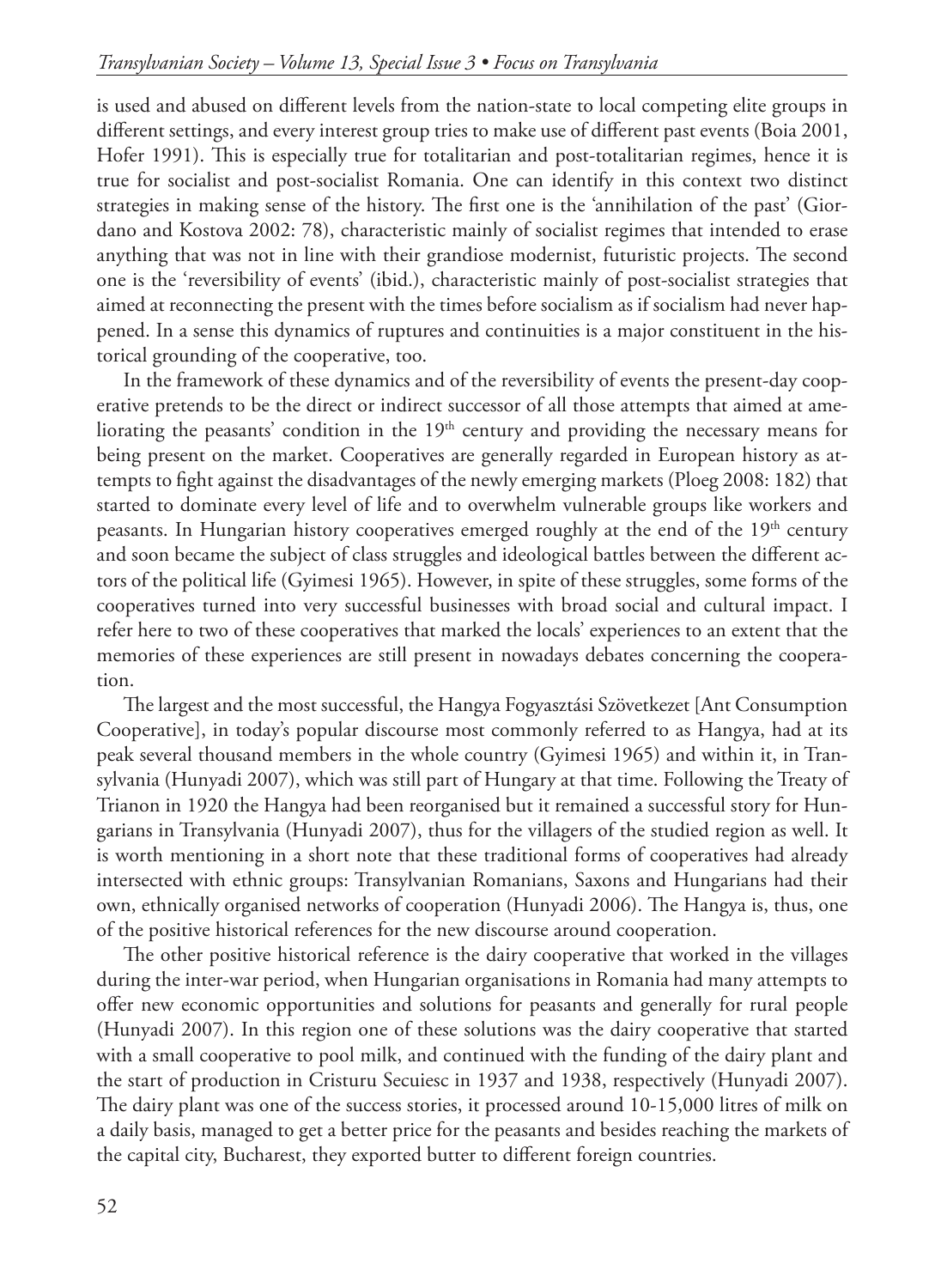It is important to emphasise that none of the active members of the present-day cooperative experienced the inter-war period, but they envision themselves as the followers of those ancestors who were members of those cooperatives. Agriculture and rural life is generally characterised by the imagined presence of ancestors and moral obligations towards them (Szabó 2014b: 467). In several villages of the region the Hangya had its shops, and locals generally refer to it in positive terms. The positive views about the cooperatives are augmented by the memories of the short-lived (50 months, between 1940 and 1944) Hungarian rule when following the Second Vienna Dictate the northern part of Transylvania was reattached to Hungary. Here the economic and national (ethnic) aspects intersect again, since in the locals' memories the successful modernisation of agriculture is linked to the Hungarian administration. People have memories of machines and buildings that were installed and built in those times. For instance, hand powered separators and silos came into use, and many animals for breeding were bought as well: "My father told me about a doctor, doctor B.11 When he started his practice in the village, he brought a few bulls… and they were so beautiful." The memories of these cooperatives and modernisation projects still prevail and are good arguments for those who struggle for the present-day forms of cooperative in a sometimes hostile or unfavourable environment.

The dynamics of ruptures and continuities is coupled at the same time by a constant oscillation between a pro-cooperative and anti-cooperative attitude. Cooperatives do not evoke only positive experiences. The strategy of 'reversibility of events' links the present with certain series of events before socialism, but in the meantime the annihilation of socialism went on. Those forty-five years of socialism, however, could not simply fall into oblivion. And it is not primarily about the cruelty and evil that people experienced when collective farms were organised and the well-to-do peasants, the so-called *kulaks* and part of local intelligentsia got imprisoned or were forced into labour camps, but about the deficiencies of everyday life of the collective farms that definitely diverted the idea of cooperation.

There is a vast scholarly literature about the sufferings of the villagers during the collectivisation campaigns, $12$  thus I think there is no need to enumerate the details that made the collective farms one of the worst experiences of rural people in recent history. A strange case from research work conducted in the summer of 2014 clearly exemplifies this: within the framework of an inter-ethnic survey I supervised four field operators who went from house to house with a questionnaire. A man in his 50s (so he was born in the late 1950s and had no real experiences of the collectivisation campaigns) refused to speak with the field operators a few times. Later his son-in-law explained it when he said that "When the kulaks were gathered and seized, it began like this." (i.e. with the gathering of data and the filling out of forms). But, as I mentioned above, the experiences related to the collective farms are not primarily from the period of the organisation in the late 1950s and early 1960s. The collective farms were not only organised in a mischievous way, but they also worked with obvious deficiencies. People accuse mainly the duplicities, the fake behaviour of the leaders and the mismanagement of the agricultural units, all inherently characteristic of the system. Under the auspices of 'cooperation' and 'com-

<sup>11</sup> The vet between 1940-1944.

<sup>12</sup> One of the most recent works in this aspect is Kligman–Verdery 2011.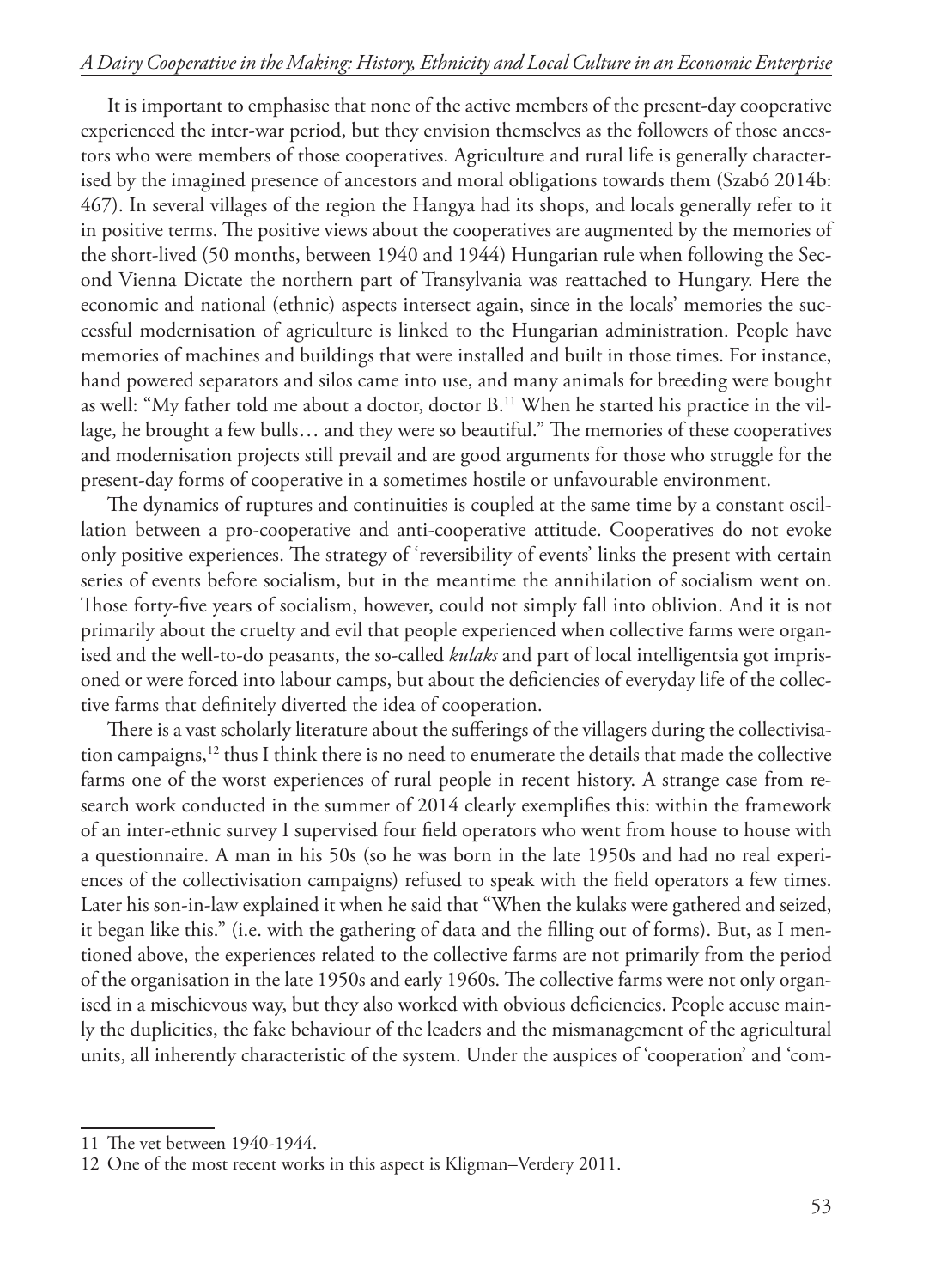munity' the leaders publicly spoke about the benefits of the community, the people and the state, but in the meantime they targeted their own individual gains. The split between the elite and the people unavoidably deepened the convictions according to which the idea of collectivisation was brought in by strangers.<sup>13</sup> Although the collective farms often had their local followers or even promoters, they are generally regarded as the consequence of outsiders' activities. It is absolutely clear that the initially positive notion of cooperation was turned into something very different from the idea of cooperativeness; and it is significant that these memories are used in present-day debates about cooperation. Those who are not willing to join the cooperative always find arguments at hand taken from its history to fight against the idea of cooperation.

The historical patterns are repeated again when the activities of the intellectuals<sup>14</sup> are opposed to ordinary people's activities. There are two, in some respects contradicting patterns. Szekler communities have always shown some kind of reluctance and mistrust towards those leaders whom they did not acknowledge as being from their own communities or whom they saw as distancing themselves from their communities of origin often expressed in changing their outfits. The conflict is in some cases latently, in other cases overtly present in the life of the present-day cooperative. These concerns are often given voice in opposing those who only worked out strategies and those who really put their hands into the mud and produce milk. While there are several intellectuals who worked for the founding of the cooperative, the invention of a brand and so on, the majority of the farmers are concerned rather with the immediate economic gains of the cooperative then with the future benefits for the whole community. The opposition, nevertheless, bears some paradoxes since there are several intellectuals in the cooperative who are at the same time real farmers, put their hands into the mud and produce milk. The other historical pattern is the role played by intellectuals in the cooperatives. It is known from the history of cooperatives that these organisations functioned with relative successes mostly in the cases when intellectuals, like local priests, teachers, but also politicians as the promoters or animators took part in them (Gyimesi 1965: 647–648, Hunyadi 2007: 86–88). The present-day cooperative somewhat repeats the historical pattern: the cooperative enjoys the constant support of local intellectuals and teachers, and former agrarian leaders, pastors engage themselves in promoting the cooperative and/or in producing milk.

# Rival moralities, competing ideologies and meaning formation in the cooperative

The cooperative is not simply an economic enterprise – just like Szeklerland is not simply a place. The parallel is not simply a writer's trope: the discourses around the cooperative are built

<sup>13</sup> This attitude can be perceived as an alternative strategy for the annihilation or at least for delimitation: people do not identify with the events of these years.

<sup>14</sup> In local Hungarian terms: 'pantallós gazda' (farmers with suits) whose activities are sometimes criticised by the real farmers, the people of the land, who traditionally wore not suits but tight trousers, the Szekler outfit for men, which could mark social status in a closed community.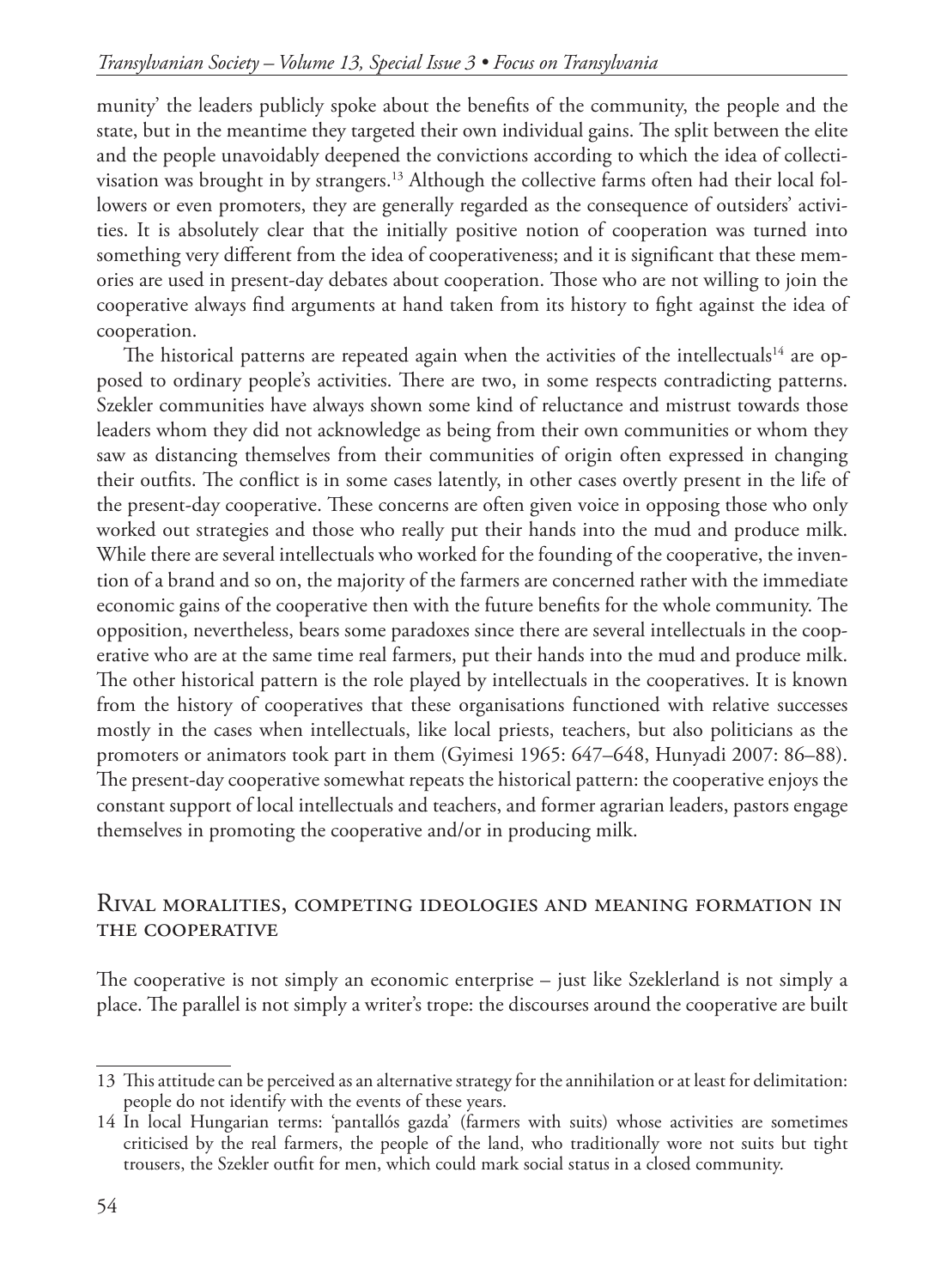many times on the same expressions that are also frequent in the promotion of rural tourism. 'Authentic', 'local', 'home-made', 'small scale' are only a few of the terms that are used by the local members, the leaders and the media, and needless to say that these are frequently used in rural tourism, as well (Szabó 2012 and 2013). The cooperative is not only embedded in local culture, but it is actively perceived and presented by its stakeholders as being an organic part of the local settings. Thus, if one wants to understand the cooperative beyond its economic aspects, they definitely have to understand its cultural and ethnic aspects that – besides the historical experiences described above – shape its functioning at least to the same extent as the economic factors. The cooperative can be perceived in this sense as the battlefield of different competing concepts that are sometimes called values by local stakeholders. These alleged values are believed to emerge from the local traditions and are incorporated into the endeavours and discourses of the new rurality that are constantly contrasted with the moralities/values of the market and ideologies of globalization.<sup>15</sup> The cooperative and the villagers constantly position themselves within this network of different, but obviously overlapping concepts like communalism versus individualism, cooperation versus competition, political and economic autonomy in the context of Hungarian versus Romanian nation-building, local versus global, alternative food networks versus market exchange, ordinary smallholders versus intellectuals and leaders. In what follows I offer an analysis of these concepts that in some cases are overlapping, in other cases are opposing, and I highlight the tensions that are inherently present in them.

#### *Cooperation versus competition and the shifting meaning of community*

Since any type of long term cooperation implies a sort of community or communal sense, the most important issue related to cooperation is the existence or absence of, and the shifting meaning of community.<sup>16</sup> There are three interrelated aspects regarding the issues of community in the context of the present-day dairy cooperative, consequently the direct and indirect historical experiences are reinterpreted from other perspectives, too: first, the issue of the traditional forms of cooperation, the reciprocal help in different types of work, called *kaláka*; second, the canonisation of *kaláka* in Hungarian national contexts; and third, the everyday experiences of the villagers about the disintegration of local communities. They are important because the communality that is generally thought to be characteristic of Szekler communities is an important background when building up the epistemological frameworks of the cooperative. The logic is simple and encompasses somehow the turning of the social phenomena into natural facts (cf. Bourdieu 1991: 222, Ulin 1995, especially pages 522–523): if these traits of communal behaviour are naturally part of Szekler communities, then any newly established communal enterprise incorporates this inherent communality. The community is in this sense the foundation, the core or *sacra* (cf. Gudeman 2001) of the economic sphere.

<sup>15</sup> "We are in the middle of an economic war, that cannot be fought but with cooperation." See Katona 2013

<sup>16</sup> There is a large scholarly literature about this issue since the question of community is practically on the agenda of social sciences like sociology or anthropology from the very beginning.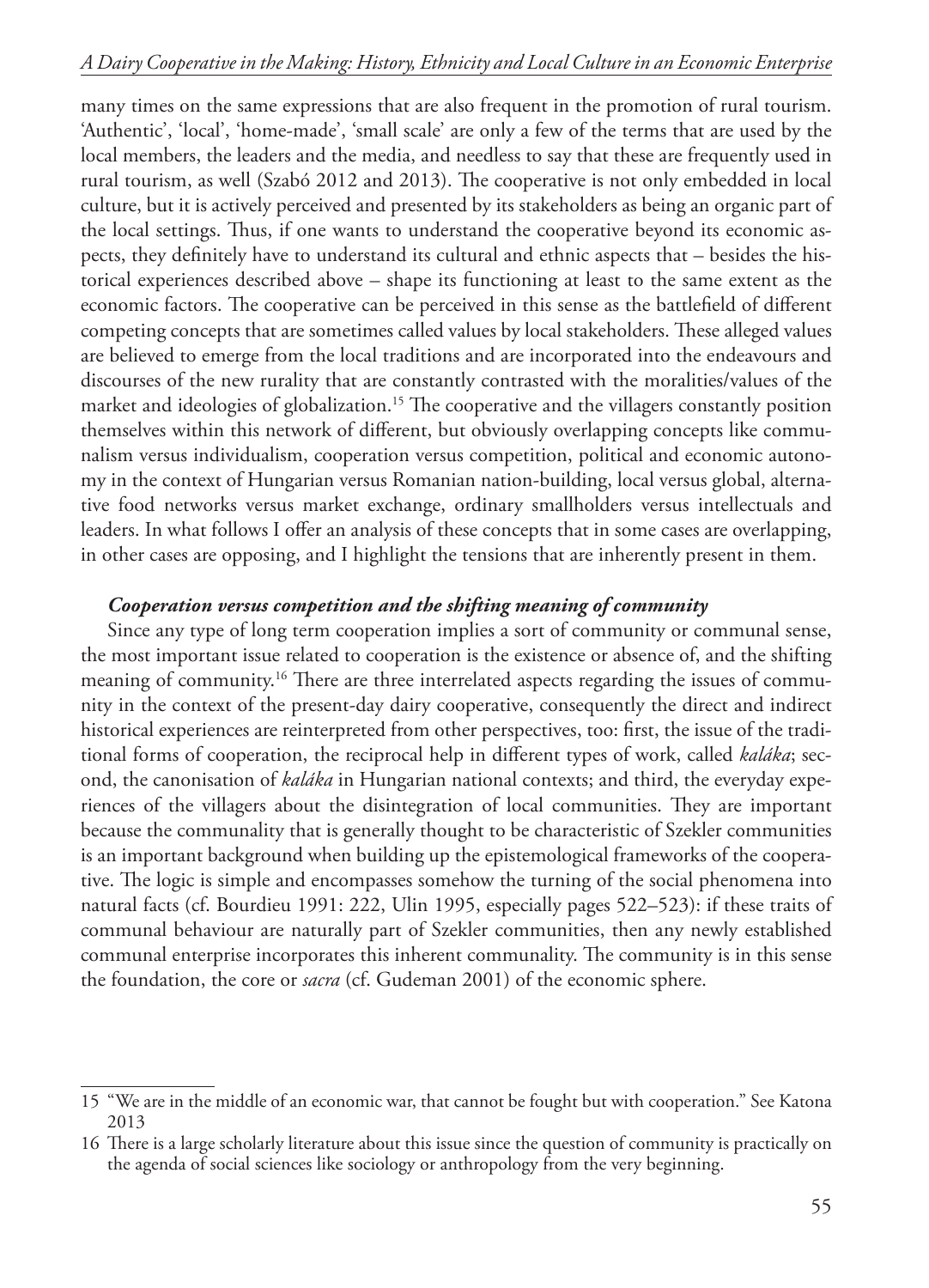The *kaláka* seems to be a very simple and clear economic practice that at first glance shows the generosity, the moral behaviour and the willingness of the villagers to help each other, thus it is at hand when the embedding of the cooperative in the local culture occurs at a discursive level. The practice, nevertheless, is much more complex and as such it is not simply about the generosity of the villagers or about their alleged charity. I have described at length elsewhere the practice of *kaláka*, pointing out also that the practice of mutual aid in the field of different rural works is not limited to Szeklerland and it is known in various peasant and farmer communities (see Szabó 2014b). In this sense the *kaláka* is not unique. It is rather the specific historical and economic circumstances reinforced by the processes of national canonisation that make it relatively unique. To sum up briefly the functioning of, and the main issues related to this practice one should emphasise that it is generally linked to Szekler, or Transylvanian villages and it is thought to be rooted in long historical traditions.

The *kaláka*, however, was rather a locally comprehensible rational<sup>17</sup> answer to given economic and social conditions than simply the display of an imagined communality. These economic and social conditions included traditional agriculture that was poor in resources, the feudal type of agriculture implying the traditional management of common resources, the thick social networks and ritual events that abounded the life of villagers. The *kaláka*, therefore, worked in the following way: if a household in a village needed to carry out work that required more labour than that available within the family, they organised a *kaláka*, in some cases calling for the village fellows' help, in other cases this help being simply offered as a reward for their previous participation in reciprocal work exchanges. The *kaláka* was characteristic especially of periods of accumulated agricultural works, thus harvesting, threshing, corn husking, mowing, hay making etc. was organised in this way, but work related to the construction of family homes, stables and barns also made use of *kaláka*.

Although seemingly not complicated, the *kaláka* was a very complex system starting immediately with its origins: it is not clear whether the practice was embedded in the organisation of the feudal *corvée*, or if it was rather part of the economic life of former free peasant (yeoman) communities. Although it is an issue of major importance for the general understanding of *kaláka*, this would be a marginal question when trying to understand how meanings related to community were generated, if the present-day canonisation of *kaláka* would not take for granted that the practice shows the willingness of Hungarian villagers to cooperate and to act as members of a community.

When depicting life in Hungarian villages in Transylvania, Hungarian elites use many times simplifying views of these villages. It is well known that the ideological reconfiguration of the rural – either in a positive or negative way – has a long history, thus it is no wonder that the present-day elites operate with this framework of simplification.18 Hungarian villages are very

<sup>17</sup> It is important to emphasise that this logic is valid only when taking into account all those symbolic revenues, the prestige and honour called symbolic capital by Bourdieu (1990) that determines local economic and social life, but falls outside of the domain of mainstream economics. From an outsider point of view all these practices would be regarded irrational.

<sup>18</sup> The 'peasant' and the 'rural' in general played an important role in the nation-building, and followers of different ideological orientations (mainly: conservatives vs. liberals) interpreted the rural in different ways opposing the values on the one hand with the backwardness on the other.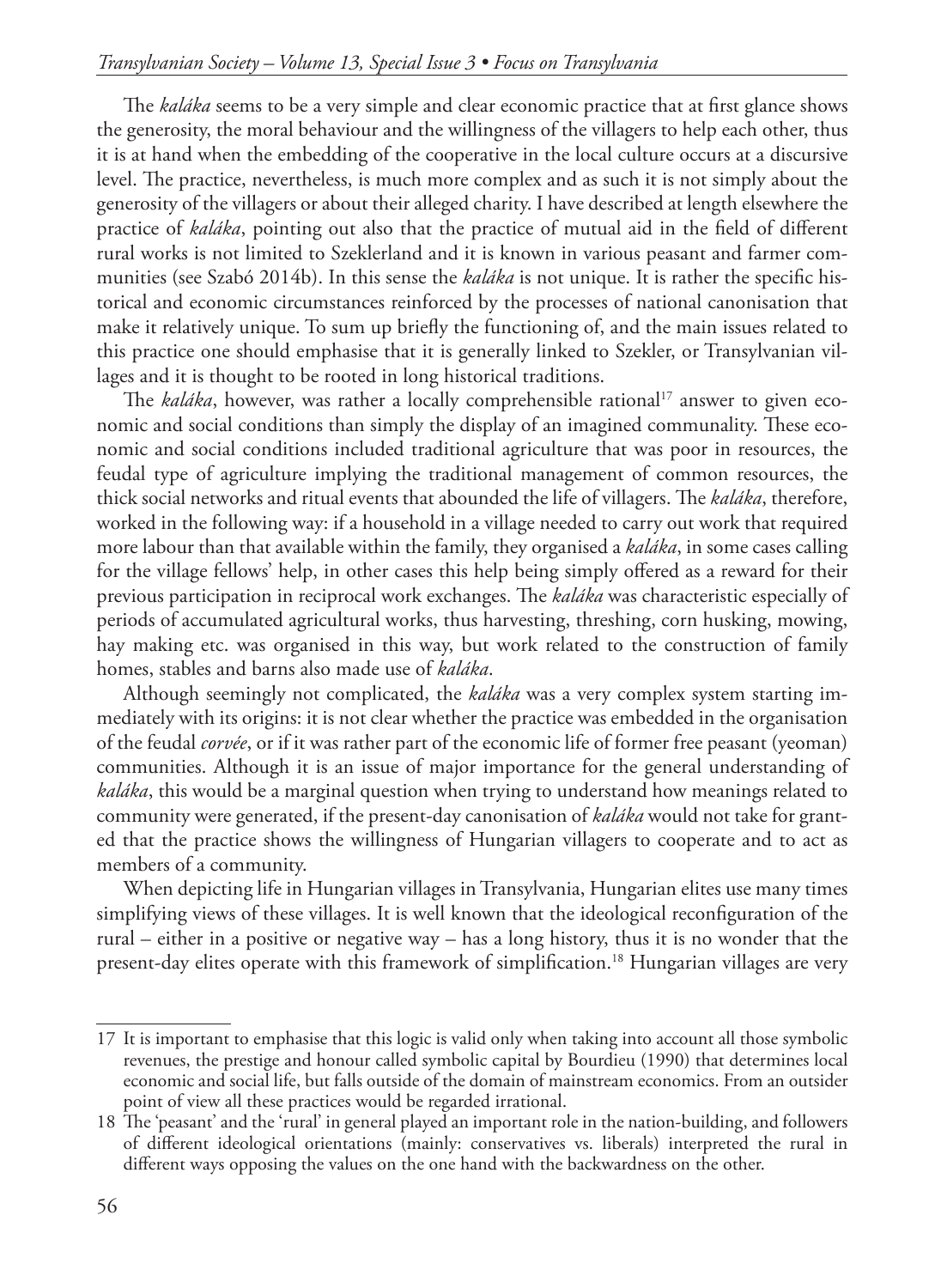often perceived as locales of traditions, true Hungarian culture, closeness to nature and above all the willingness to cooperate.19 In this sense the *kaláka* went through a canonisation at the national level, since the elites viewed it as the main characteristic of rural people. In 1945 the Hangya Cooperative was reorganised and the new cooperative was called Kaláka Cooperative. The Hungarian Studios of the Romanian State Television in the 1970s launched a TV-show called *Kaláka* that presented the folk culture of Hungarians in Romania. But more recently the *kaláka* has been revived in a special movement that aimed at rebuilding the small local mineral baths (*borvízferedők*) in Szeklerland: usually a few locals, ordinary people and leaders alike, together with volunteers (mainly students from architecture) from all over Transylvania and Hungary worked for several days to rebuild the baths in a local style using local materials. The president of Harghita County Council even declared that a small airport could be built in the framework of *kaláka* (Kozán 2015). The ideological reinterpretation becomes clear especially if one takes into account that the *kaláka* in its original meaning worked only in smaller communities and that elites here speak rather about volunteering than about real work parties in the traditional sense of the word. But the term 'volunteering' does not bear that ideological layer that is evidently present in the term *kaláka*. 20

In this sense the *sacra* is extended to encompass the whole ethnic community, which becomes replaceable with the ethnic group and *vice versa.* Thus the newly established cooperative could benefit in this respect from the ideologically constructed willingness of the locals to cooperate. All these interpretations are far from the original meaning of the *kaláka*. However, they are useful means to approach the local cultures of the villages and to subtract its imagined essence. These views contribute to the formation of a positive framework regarding the chances of cooperatives, and the actors on different levels refer to these when arguing in favour of cooperatives, or sometimes it is just a hidden background to these discourses.

The existence of this ideal community, however, which would be in line with the alleged expectations of the Hungarian ethnic group in Transylvania – or of its leaders –, is at least questionable. Negative experiences are not linked exclusively to collectivisation. In villagers' perspectives something happened to the local communities compared even with the socialist period that might influence the cooperatives as well. In recent interviews locals have complained about the disintegration of local communities. The traditional *kaláka* does not work in the same manner as it did before. In most cases it implies only the contribution of close relatives, neighbours and friends. This is again a serious reason for the locals to have doubts regarding the chances of the cooperative. The dominance of the market principle and discourses of market economy do not favour the persistence of cooperative actions, and communal values

<sup>19</sup> It is only a small detail, but it might be important: the foundation of the the Democratic Alliance of Hungarians from Romania is called Communitas Foundation. The *communitas*, beside its meaning in Latin, was the self-organisation of the Szekler communities in late Feudalism.

<sup>20</sup> It is worth noting another aspect, too: the meaning of civil society and volunteering either was not known or traditionally accepted in Romania, or it was diverted by the socialist planning of society. Volunteering (called *muncă patriotică*) during socialism became emptied for it was practically mandatory to provide volunteer work for the benefit of the community, the state or different institutions.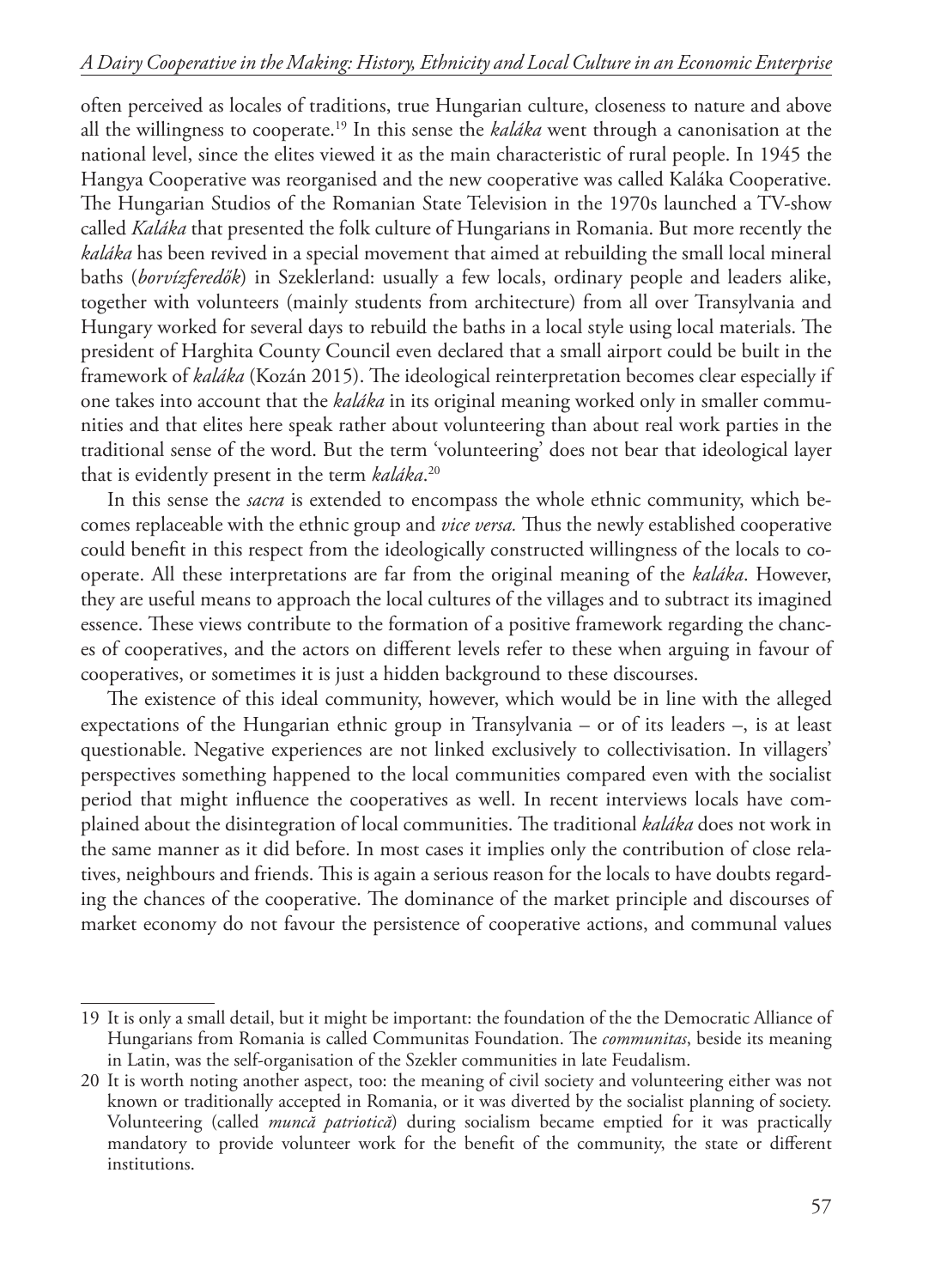are marginalised to a certain extent. However, one should not lose sight that, paradoxically enough, the inability of the locals to act collectively and the competition imposed by the privately owned dairy plant that pushed its influence towards the extremes contributed to the formation of the cooperative. I have mentioned above that in the last years a privately owned dairy plant managed to dominate the dairy sector of the region, and contributed also to the closing of the former privately owned dairy plant in Cristuru Secuiesc. The plant abused its monopoly, prices decreased and payments were delayed, but it still managed to pool the necessary quantity of milk because farmers competed for selling their milk to this plant. Thus issues concerning the willingness of the locals to cooperate gain another meaning in the context of this domination. The newly established plant owned by the cooperative not only offered a fairer treatment and better prices, but emphasised the importance of cooperation as opposed to competition.

It is important to emphasise again that from this point of view the cooperative is not just relying on an already existing community, but it actively contributes to the formation of a new community. Quite recently the cooperative and the dairy plant ventured in a joint project within which school trips are organised to the plant or the dairy plant visits the schools offering free products to the pupils. This newly created and constantly reinforced community is in a sense the result of market pressures, and this leads us again to the issue of tensions between market and community.

#### *Community, culture and market: the cooperative in the making*

The dairy cooperative is not unique and was not even the first enterprise in the context of the reinvention of the rural and of the agricultural production in Szeklerland. There are several new enterprises and networks of different size and influence around Szeklerland that attempt at this rural-urban reconfiguration. These social-economic attempts are not simply about the local histories and local interpretations of historical processes, but also about the new ideas and images that compete for or conquer the rural. In the case of Szeklerland the general view and the canonisation of the rural, the new concepts of the rural, the shift from production to consumption, the new forms of the rural–urban opposition/continuum are profoundly grounded in an ethnic/national framework. It is worth mentioning that the canonisation of rural Szeklerland as the truest, most traditional Hungarian land (Horváth 2003: 264) in the Hungarian public discourses takes place on multiple levels. Recently foundations, associations and other organisations have been launched to work on the (re)invention and branding of the local economy and culture, taking the first steps towards the shift between the description and the (re)production of a local/regional economy and culture (cf. Bourdieu 1991). The activities of these organisations are many times paralleled by the endeavours of the local authorities aiming at political autonomy and by the ongoing Hungarian nation building in the region.

The enterprises that form a favourable framework and/or offer a positive background for the dairy cooperative are – just to name a few – the Székely Termék (Szekler Product), Góbé<sup>21</sup>

<sup>21</sup> This is a popular name for Szeklers that denotes their inherent cleverness and ability to get by in difficult situations.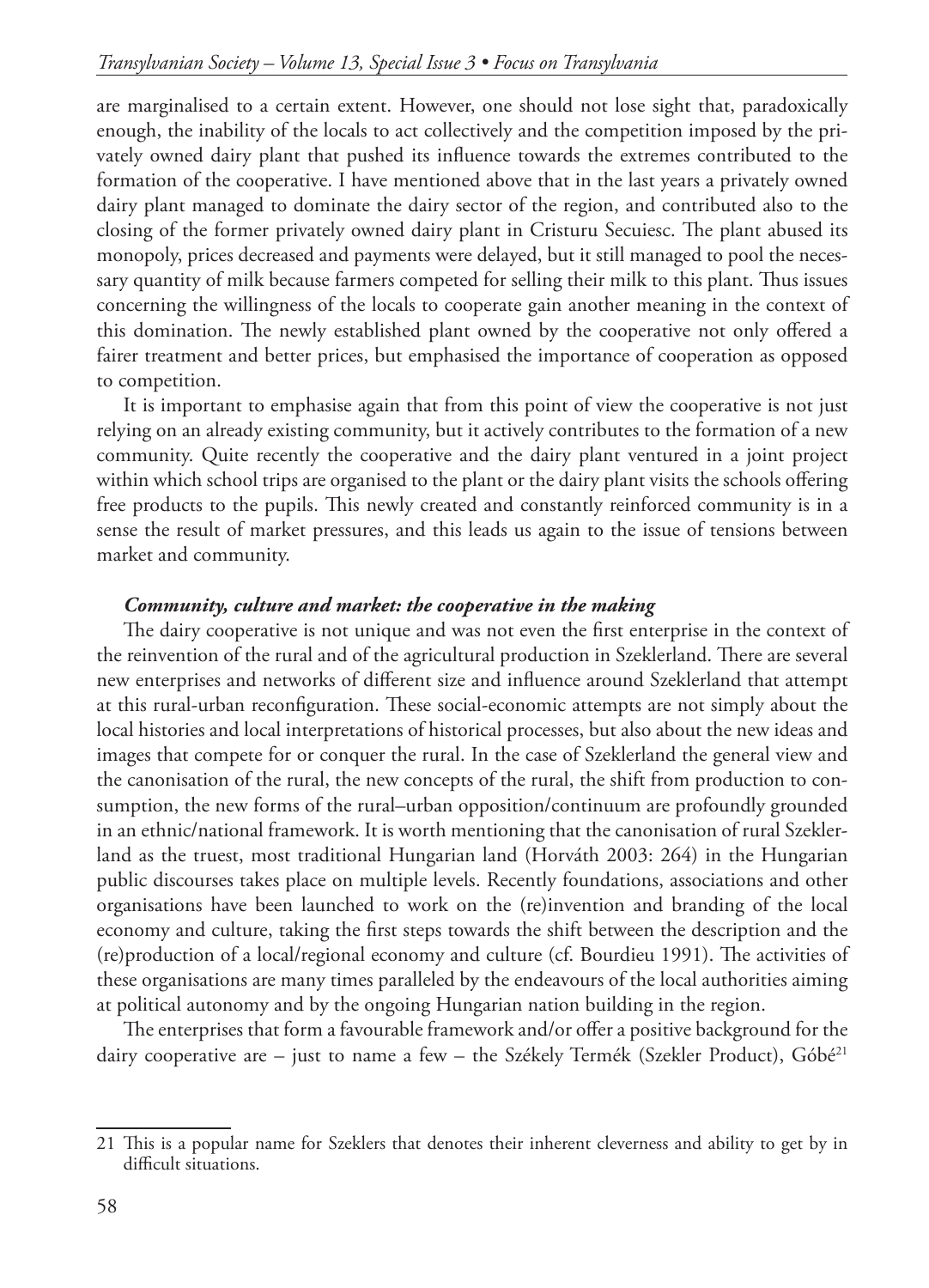Termék (Góbé Product), the Átalvető (Haversack Network), the Élő Szövet – Térségi Közösségi Együttműködésért Alapítvány (Foundation for Regional Cooperation) and the Székely Gyümölcs (Szekler Fruits) project (see Gáll 2011). All these projects use the rural image of Szeklerland, elements of the folk culture, and rely on an imagined communality in Szeklerland. The design often uses elements of folk culture, the Szekler rune that is going through a renaissance is often incorporated, and the related events are marked by folk costumes. It is striking how local cultural elements imbue economy and market activities, and how all these enterprises benefit from what Christopher Ray labelled culture economies emphasising the role of neo-endogenous elements in local rural development (Ray 2001). Moreover, some of these attempts are heavily supported by the Harghita County Council, just like the dairy cooperative and the organisations or even persons behind these enterprises took part in the founding of the cooperative. From this point of view this is rather a network of enterprises of different size and scale than independently functioning organisations. These enterprises are positioned on the intersection of economy and culture combining economic and ethnic, politic endeavours even if the latter are often only latently present.

The other sphere is that of the politics that often inseparably overlaps with these economic enterprises. It is not new that the people of Szeklerland are subjects of a doubled nation building. Politically they are integrated into the Romanian state even if many times they are reluctant to acknowledge this, but culturally maintain countless links to Hungary that have recently been topped up by the laws granting double citizenship for ethnic Hungarians abroad. On top of everything, according to a relatively recent study, Hungarians from Transylvania show higher willingness to consider ethnic factors in their economic decisions (Csata–Deák 2010). While Hungary failed to elaborate a consistent economic plan for the Hungarian communities in Transylvania<sup>22</sup>, and the support came mainly in the domain of culture and education, there are cases when the Hungarian state, different actors of it or even private persons from Hungary offer substantive help to various Transylvanian endeavours. In the case of the dairy cooperative and dairy plant the financial support of the Ministry of Rural Development of Hungary is only one, but unquestionably very important aspect. The other one is that Hungarian experts take part in these actions that are – and this is important, too – imagined and implemented as Hungarian actions, as ethnically embedded economic endeavours. The cooperative follows a real or imagined Hungarian model and when arguing for the historical models, highlights and reinforces the national character of these antecedents.

The Hungarian nation building is complemented by local struggles for autonomy. Hungarian politics in Romania is generally characterised by the use and abuse of the often fuzzy notion of autonomy both in economic and ethnic terms, augmented by a sometimes stronger, other times weaker discourse about regional differences in Romania, especially related to the differences between Transylvania and the southern counties. This macro level discourse has its local replica, and locals willingly embed their arguments in favour of the cooperative into this context, too. The topics of autonomy imbued the political life at every level, and county officials

<sup>22</sup> One has to admit that the most important Hungarian party in Romania, the Democratic Alliance of Hungarians in Romania, failed in this respect as well.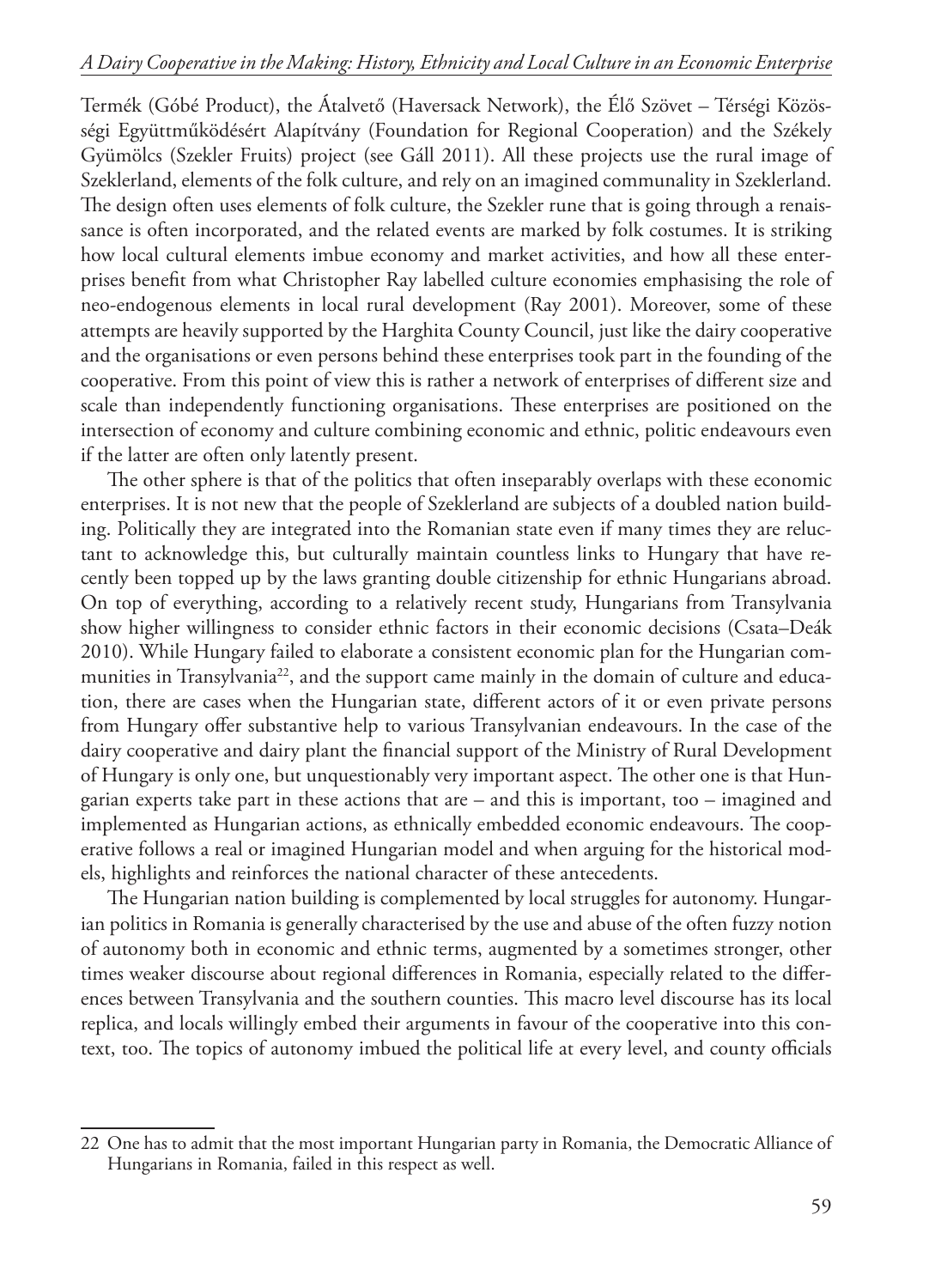as well as village mayors quite frequently use these topics. Since political actors too play a role in the cooperative, or the middle level leaders of the cooperative are active in local politics, too, it is somehow expectable that these topics are present in the image of the cooperative.

The struggle for the cooperative, however, does not take into account only local or national stakes. According to Jan Douwe van der Ploeg, global markets exert an unprecedented pressure on peasants (van der Ploeg 2008, 2010), thus it is expectable that any peasant movement would operate to a certain extent with this local-global tension and would try to make use of the sense of locality and community. "We need local producers and local consumers" – stated a politician at the inauguration (Press release 2012). Globalism is definitely present in everyday people's life in various forms (Appadurai 1996). For instance the behaviour of the entrepreneur who bought the buildings of the dairy plant after the privatisation is labelled as typical of foreigners: "You know who bought the buildings? An investor from Israel. But that was only a cover story since he wanted only to close everything down and sell it as scrap iron." The condemnable strategies of the other, company-owned dairy plant that at some point started to dominate the local dairy production are also part of this local-global battle: "The butter that they sell is actually not made of local milk. Have you ever checked the label? It is written on it that they only distribute it. The butter is from Poland." In this context the terms 'local' and 'locality' gain a new, entirely positive meaning: the local in this context is not only a place of living, it is the opposite of the distant and yet present global structures that they are hardly able to influence. The cooperative is embedded in a community and it contributes to the creation and maintenance of this community. This holds true for the locality too: they not just embed their enterprise into this locality, but they actively contribute to the formation of this locality.

The opposition between the market exchange and alternative food networks, between the price and quality is another aspect of this global-local battle (van der Ploeg 2010). The aim of the dairy plant is to find a niche on the market and to ameliorate the situation of the partly self-sufficient farmers, who are very much divided from the market's perspective through market strategies. Given the context, however, market strategies are frequently hidden behind the techniques of recent local attempts enumerated above, that operate somehow with the logic of alternative food networks. The dairy plant not only collects the milk and sells its products, but encourages its members to buy and consume the same products. Dairy products are given out instead of dividends. In the framework of the campaigns that aim at branding the products and building a community at the same time, free products are handed out to school children. A few products have already received the Góbé Product label, which again reinforces the idea of local consumers reached directly by local producers. From a financial point of view, the products of the dairy plant sometimes can hardly compete with other cheaper products on the market. Beside other competing concepts that are used in arguing in favour of the cooperative, this aspect is interpreted in another context, the opposition between price and quality. The term 'authentic' is frequently used in the discourses around the cooperative and the dairy products, but this term often has another layer of meaning referring to quality. Members of the cooperative and managers emphasise that they put only local milk into the dairy products, that there are no harmful ingredients in their products and that is why they have to sell them at a higher price. The argumentation sometimes uses the loyalty of the locals towards local products as an extra element – and then we are back again at the contrast between local and global.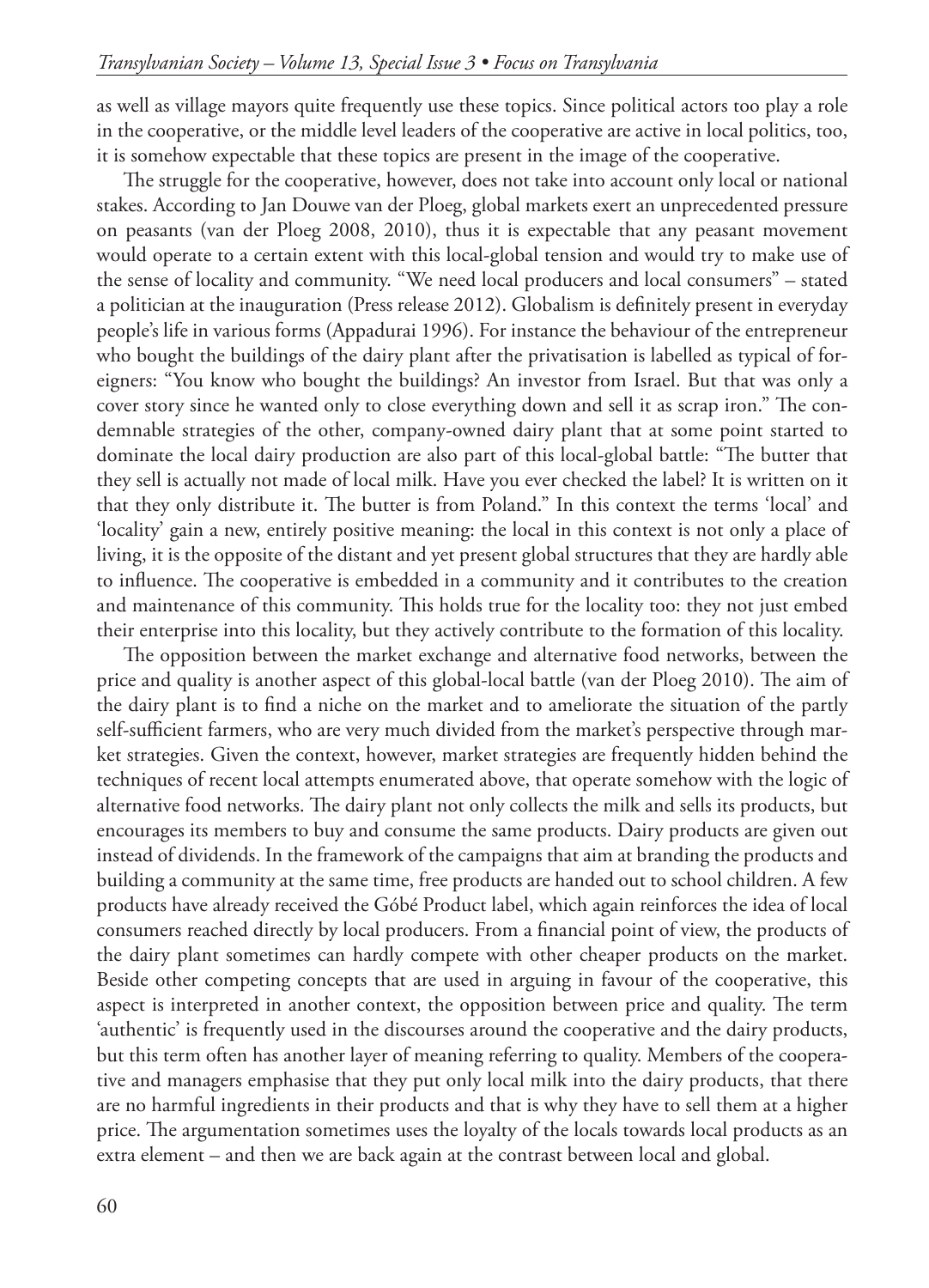# Instead of conclusions

It is not incidental and it is not just a minor detail in the whole story that besides the help of the Harghita County Council, the Hungarian Ministry of Rural Development also gave a substantial help, and Hungarian experts support the cooperative in general. The cooperative is an economic institution, but – just like its antecedents in the late  $19<sup>th</sup>$  and early  $20<sup>th</sup>$  centuries and during the inter-war period – it is deeply grounded in (local) culture and politics in the broadest sense of the term. That is why I argue that the cooperative tries to find its position at the intersection of positive and negative memories and experiences, local and global economy, local and global views about the rural, Hungarian nation building and the Romanian state. That is how the local authorities, the Szekler flag and the Szekler folk costume ended up at the scene of the inauguration and became the constituents of the image of a cooperative that basically aims at ameliorating the situation of the local farmers.

The economic conditions, however, cannot be neglected. Since its launching in 2012 the dairy plant went through a crisis and a crisis management. The dairy plant has had to find or has had to create its niches on the market. It is not an easy task, though. The dairy plant is not a private-owned business; it has in the background a group or groups of farmers with experiences, knowledge and expectations that can be an advantage or a disadvantage at the same time. These farmers sometimes stick together, while at other times are very much divided. Everyday cooperation is fairly widespread, but only with certain limits regarding kinship, neighbourhood etc., since it is important that they could control each other. There is no formal leadership in the *kaláka* that could offer any gains to its leaders. At another level, formal cooperation is often rejected, one of the reasons being that there is a formal leadership that, in people's perception, could use the enterprise for their individual purposes. They definitely have expectations regarding the results of the cooperative and the dairy plant. The situation is even more complicated as several actors of this domain see the cooperative as a flagship for similar attempts: if it succeeds, many others might follow in different fields; if it fails, other attempts might see it as a bad omen.

The analysis of the cooperative can shed new light on Gudeman's approach to the intersection of community and market (Gudeman 2001): they are not separate spheres of life, but rather mutually understandable and interconnected sides of the same reality. Market and community are intertwined in the functioning of the cooperative. But the local and global, the local and national and other levels also intertwine within it. Cooperatives constantly negotiate positions in relation to the market and in relation to state and development (van der Ploeg 2008: 182), but people have to find solutions within the context of their close surroundings and in that very moment when they face problems. If this 'immediate struggle' (Narotzky–Smith 2006) is partly given impetus from outside these communities, when local experiences are themselves twofold and do not always meet the ideological constructions of the elites, a huge tension is created within this struggle. It is important to emphasise that notwithstanding global conditions, rural people are not entirely devoid of power and capacity of action (van der Ploeg 2010). However, this agency is formulated and reformulated in the context of local communities, state and market (Wacquant 2012) and a careful interpretation should take into account the relative weight of each. All in all, different moralities and normative views become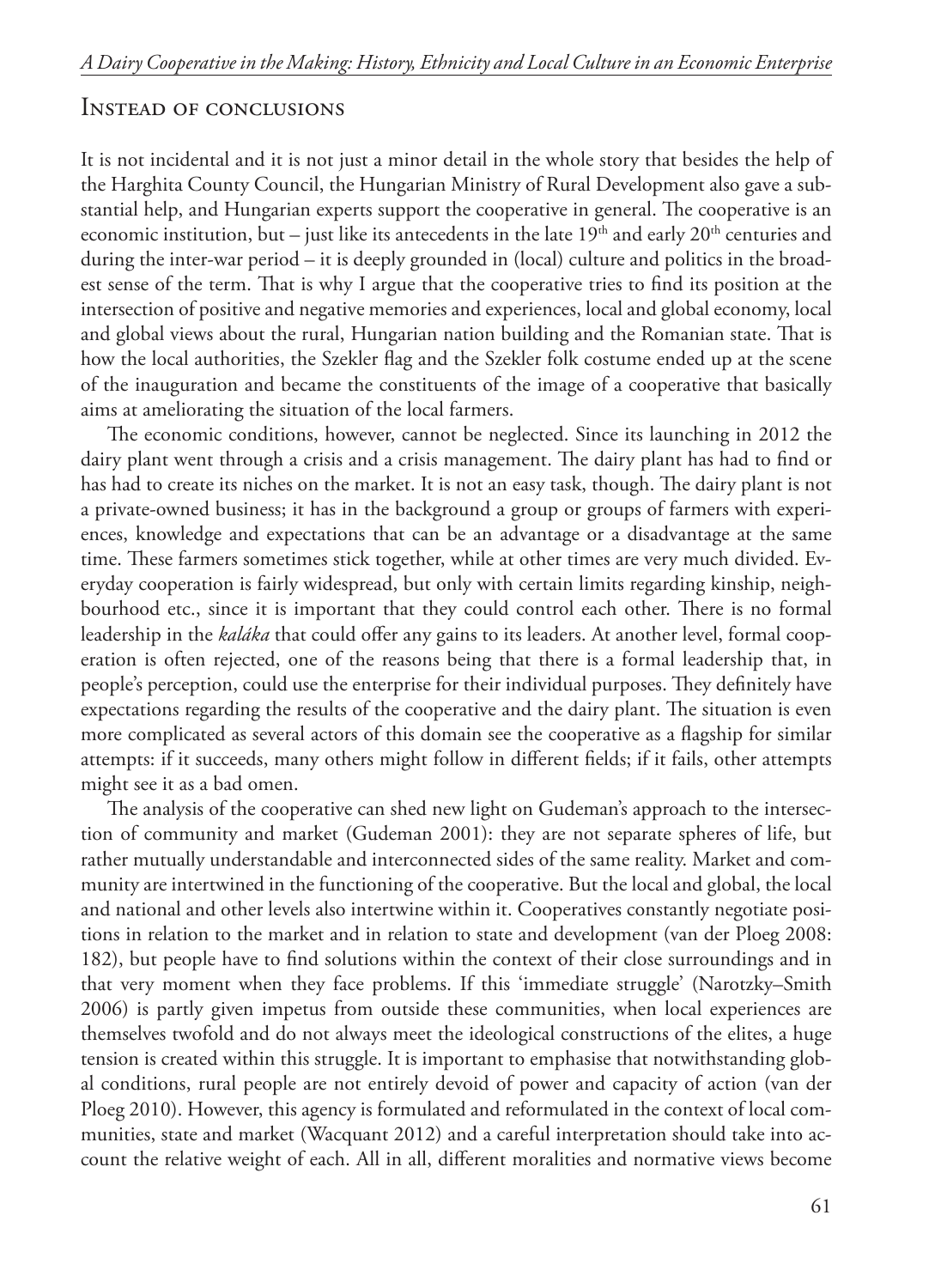inherent parts of these struggles, the performative discourse (cf. Bourdieu 1991: 223) of creating the local economy and the culture economies benefits from different experiences, thus if one wants to understand the cooperative as an economic institution, one has to understand its cultural, and in our case, its ethnic aspects, too.

# **REFERENCES**

- 1. Appadurai, Arjun (1996). *Modernity at large: cultural dimensions of globalization*. University of Minnesota Press, Minneapolis.
- 2. Benedek, Márta (2003). Mező- és erdőgazdaság [Agriculture and forestry]. In: Horváth, Gyula (Ed). *A Kárpát-medence régiói. Székelyföld.* MTA–RKK – Dialóg Campus Kiadó, Budapest–Pécs, 172–206.
- 3. Biró, A. Zoltán (2002). A regionális identitás szerveződésének új formái [New forms in the organization of regional identity]. *Kisebbségkutatás* 2. 253–159.
- 4. Boia, Lucian (2001). *History and myth in Romanian consciousness*. CEU Press, Budapest.
- 5. Borsos, Emőke (2013). A hely színe [Colours of the place]. *Korunk* 9. 104–109.
- 6. Bourdieu, Pierre (1986). The forms of capital. In: John G. Richardson (ed.) *Handbook of Theory and Research for the Sociology of Education*. Greenwood, New York, 241–258.
- 7. Bourdieu, Pierre (1990). Symbolic Capital, In: *The Logic of Practice*. Stanford University Press, Stanford, 112–121.
- 8. Bourdieu, Pierre (1991). Identity and Representation. Elements for a Critical Reflection on the Idea of Region. In: *Language and Symbolic Power.* Polity Press, Cambridge, Mass., 220–228.
- 9. Csata, Zsombor Deák, Attila (2010). Gazdasági etnocentrizmus, etnikai fogyasztás az erdélyi magyarok körében [Economic ethnocentrism, ethnic consumption among Transylvanian Hungarians]. *Közgazdász Fórum,* 8: 31–50.
- 10. Dávid, Gyula (2000). Kulturális és szakmai intézmények, egyesületek [Cultural and professional institutions, associations]. In: Bihari Zoltán (főszerk.): *Magyarok a világban. Kárpát medence. Kézikönyv a Kárpát-medencében, a Magyarország határain kívül élő magyarságról*. CEBA Kiadó, Budapest, 356–363.
- 11. Gáll, Zoltán (2011). Fából vaskarika? Avagy: lehet-e a székely termék világmárka? [The chances of the Szekler products to be global brands] *Pro Minoritate,* 2: 54–71.
- 12. Giordano, Christian Kostova, Dobrinka (2002). The social production of mistrust. In: Hann, Chris (ed.): *Postsocialism: Ideals, ideologies and practices in Eurasia*. Routledge, London, 74–91.
- 13. Gudeman, Stephen (2001). *The anthropology of economy. Community, market, and culture*. Blackwell, Malden.
- 14. Gyimesi, Sándor (1965). A parasztság és a szövetkezeti mozgalmak [The peasantry and the cooperative movements]. In: Szabó István (szerk.): *A parasztság Magyarországon a kapitalizmus korában 1848–1914*. Akadémiai Kiadó, Budapest, 616–652.
- 15. Hofer, Tamás (1991). Construction of the 'folk cultural heritage' in Hungary and rival versions of national identity. *Ethnologia Europaea* 21: 145–170.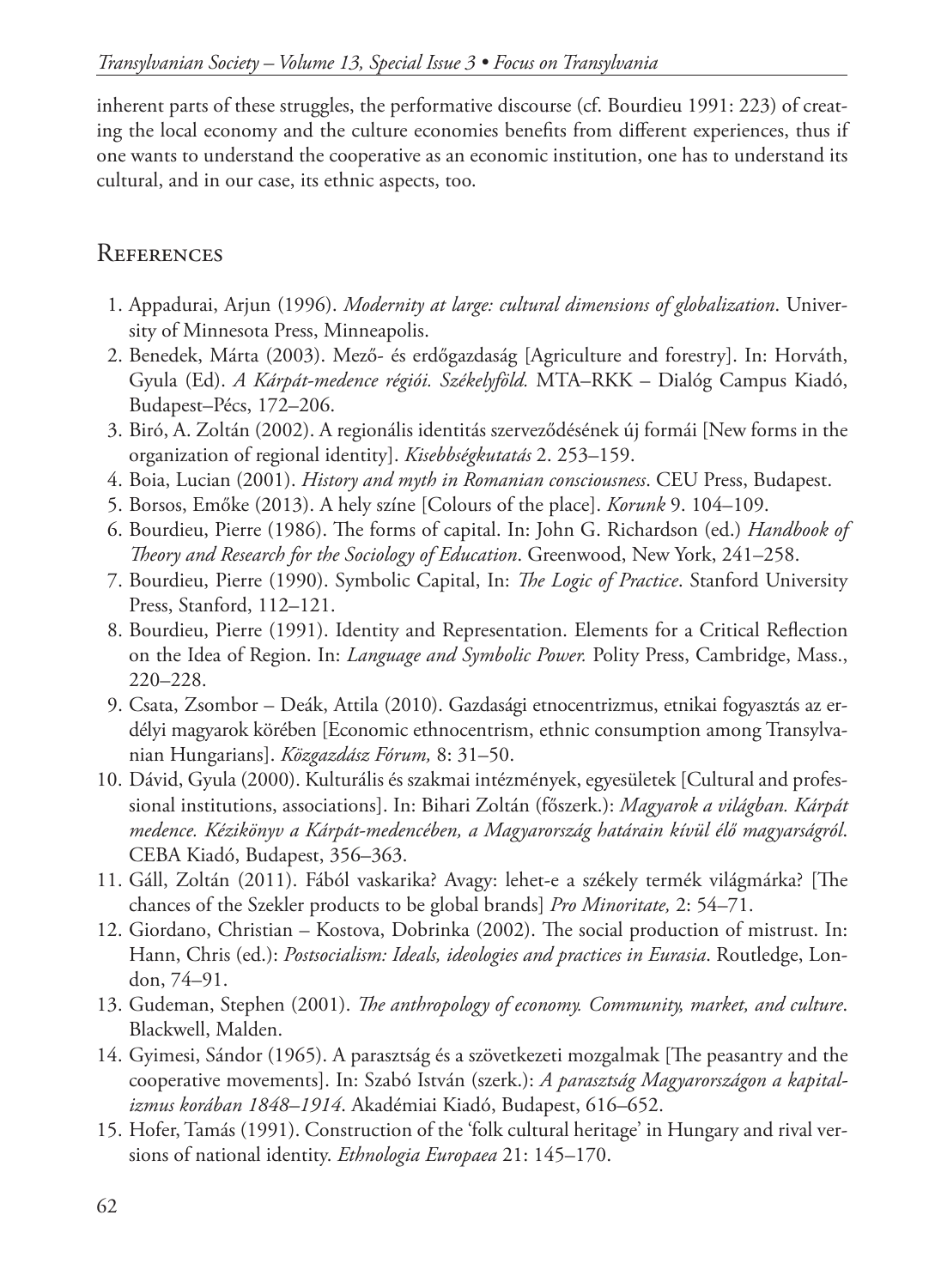- 16. Horváth, Alpár (2003). Turizmus [Tourism]. In: Horváth Gyula (szerk). *A Kárpát-medence régiói. Székelyföld*. MTA–RKK – Dialóg Campus Kiadó, Budapest–Pécs, 254–278.
- 17. Hunyadi, Attila (2006). Nemzetgazdasági önszerveződési modellek Erdélyben. Az erdélyi magyar, szász és román szövetkezetek kölcsönhatásai [Models of national economic selforganizations in Transylvania. The interplays of the Hungarian, Saxon and Romanian cooperatives from Transylvania]. In: Bárdi Nándor – Simon Attila (szerk.): *Integrációs stratégiák a magyar kisebbségek történetében*. Fórum Kisebbségkutató Intézet, Somorja, 189–217.
- 18. Hunyadi, Attila (2007). A magyar szövetkezetek Romániában 1918–1948 között [The Hungarian cooperatives Romania between 1918 and 1948]. In: Csetri, Elek – Egyed, Ákos – Hunyadi, Attila – Somai, József (szerk.): *Szövetkezetek Erdélyben és Európában.* RMKT, Kolozsvár, 67–107.
- 19. Kligman, Gail Verdery, Katherine (2011). *Peasants under siege: the collectivization of Romanian agriculture, 1949-1962*. Princeton University Press, Princeton.
- 20. Narotzky, Susana Smith, Gavin (2006). *Immediate struggles: people, power, and place in rural Spain*. University of California Press, Berkeley.
- 21. Patakfalvi Czirják, Ágnes (2015). Szimbolikus konfliktusok és performatív események a "székely zászló" kapcsán [Symbolic conflicts and performative actions related to the "Szekler flag"]. *Regio* (forthcoming)
- 22. Ploeg, Jan Douwe van der (2008). *The new peasantries. Struggles for Autonomy and Sustainability in an Era of Empire and Globalization*. Earthscan, London .
- 23. Ploeg, Jan Douwe van der (2010). The peasantries of the twenty-first century: the commoditisation debate revisited. *The Journal of Peasant Studies*, 37:1, 1-30.
- 24. Ray, Christopher (2001). *Culture economies: a perspective on local rural development in Europe*. Centre for Rural Economy, Dept. of Agricultural Economics and Food Marketing, University of Newcastle upon Tyne.
- 25. Szabó, Árpád Töhötöm (2012). Where Are the Tourists? Shifting Production, Changing Localities in a Szekler Village In: Boscoboinik, A. and Horakova, H. (eds.) *From production to consumption. Transformation of rural communities.* Münster–Zürich: Lit Verlag: 63–78.
- 26. Szabó, Árpád Töhötöm (2013). Does the Countryside Still Feed the Country? Producing and Reproducing the Rural in Transylvania. In: Silva, Luís – Figueiredo, Elisabete (eds.) *Shaping Rural Areas in Europe: Perceptions and Outcomes on the Present and the Future.* Geo-Journal Library, vol. 107. 165–180.
- 27. Szabó, Árpád Töhötöm (2014a). What happened to reciprocity? A general inquiry into reciprocal behavior on the example of traditional work parties. *International Political Anthropology*. 7: 2. 19–36.
- 28. Szabó, Árpád Töhötöm (2014b). Economic Regimes, Local Worlds and the Changing Meanings of Work in Rural Transylvania. *Südosteuropa* 62:4. 454–474.
- 29. Ulin, Robert C. (1995). Invention and Representation as Cultural Capital: Southwest French Winegrowing History. *American Anthropologist*, 97:3 519–527.
- 30. Wacquant, Loïc (2012). Three steps to a historical anthropology of actually existing neoliberalism. *Social Anthropology* 20:1. 66–79.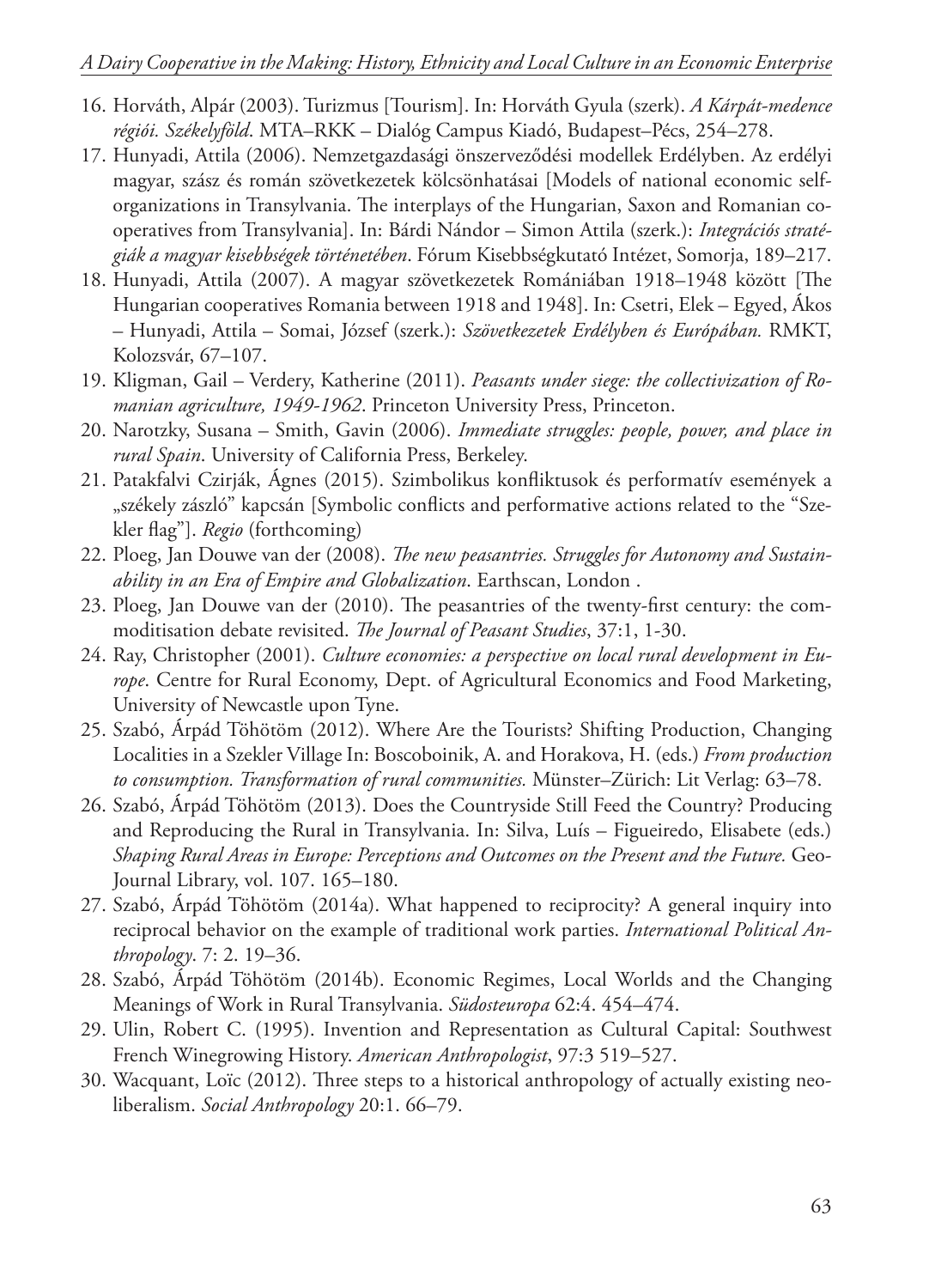#### *Sources*

- 31. Kozma, Ferenc (2010). (1879) A Székelyföld közgazdasági és közmívelődési állapota. A Székelyföld közgazdasági és közmívelődési állapota. Sepsiszentgyörgy–Csíkszereda: Székely Nemzeti Múzeum – Státus Kiadó.
- 32. MKOMS (1897). *A magyar korona országainak mezőgazdasági statisztikája*. Pesti Könyvnyomda-Részvény-Társaság, Budapest.
- 33. Pakot, Mónika (ed.) (2011). Fruit flavors and aromas at Udvarhely Seat. Civitas Foundation for Civil Society.
- 34. Rubinek, Gyula (1911). *Magyarországi gazdaczímtár*. *Magyarország, Horvát- és Szlavonország 100 kat. holdon felüli birtokosainak és bérlőinek czímjegyzéke, az egyes megyék részletes monográfiájával*. Kiadja az Orsz. Magyar Gazdasági Egyesület Könyvkiadóvállalata, Budapest.

# Electronic sources

# *Media*

- 35. Daczó, Dénes (2013). Keresztúri tejgyár: kiöntötték az első évet. http://www.7hatar.ro/hu/ extensions/icecarousel/88-hatarkerulo/736-kereszturi-vajgyar-kiontottek-az-elso-evet. html, last accessed: 29 April 2015
- 36. Katona, Zoltán (2013). Nehezen folyik át az egészséges tej a piac szűrőjén. http://uh.ro/ gazdasag/trendek/13581-nehezen-folyik-at-az-egeszseges-tej-a-piac-szurojen, last accessed: 29 April 2015
- 37. Kicsid, Attila (2015). Tejben utaznak. Felveszik a harcot a hatalmasságokkal Keresztúron a gazdák. http://penzcsinalok.transindex.ro/lokalis/cikk/14627, last accessed: 29 April 2015
- 38. Kozán, István (2015). Borboly a csicsói reptérről: kalákában is megépíthetnénk. http:// kronika.ro/gazdasag/borboly-a-csicsoi-repterrol-kalakaban-is-megepithetnenk, last accessed: 29 April 2015
- 39. Makkay, József (2014). Székely tehéntartók fogtak össze. http://erdelyinaplo.ro/gazdasag/ szekely-tehentartok-fogtak-ossze, last accessed: 29 April 2015
- 40. N. N. (2012). Székely gazdák birtokába került a székelykeresztúri tejfeldolgozó gyár. http:// erdely.ma/gazdasag.php?id=124270&cim=szekely\_gazdak\_birtokaba\_kerult\_a\_szekelykereszturi\_tejfeldolgozo\_gyar, last accessed: 29 April 2015
- 41. Press Release (2012). Székely válasz a gazdasági válságra. http://www.maszol.ro/index.php/ gazdasag/6544-szekely-valasz-a-gazdasagi-valsagra, last accessed: 29 April 2015
- 42. Simon, Eszter (2012). Szövetséggel a hazai termékekért. http://www.szekelyhon.ro/aktualis/udvarhelyszek/szovetseggel-a-hazai-termekekert, last accessed: 29 April 2015